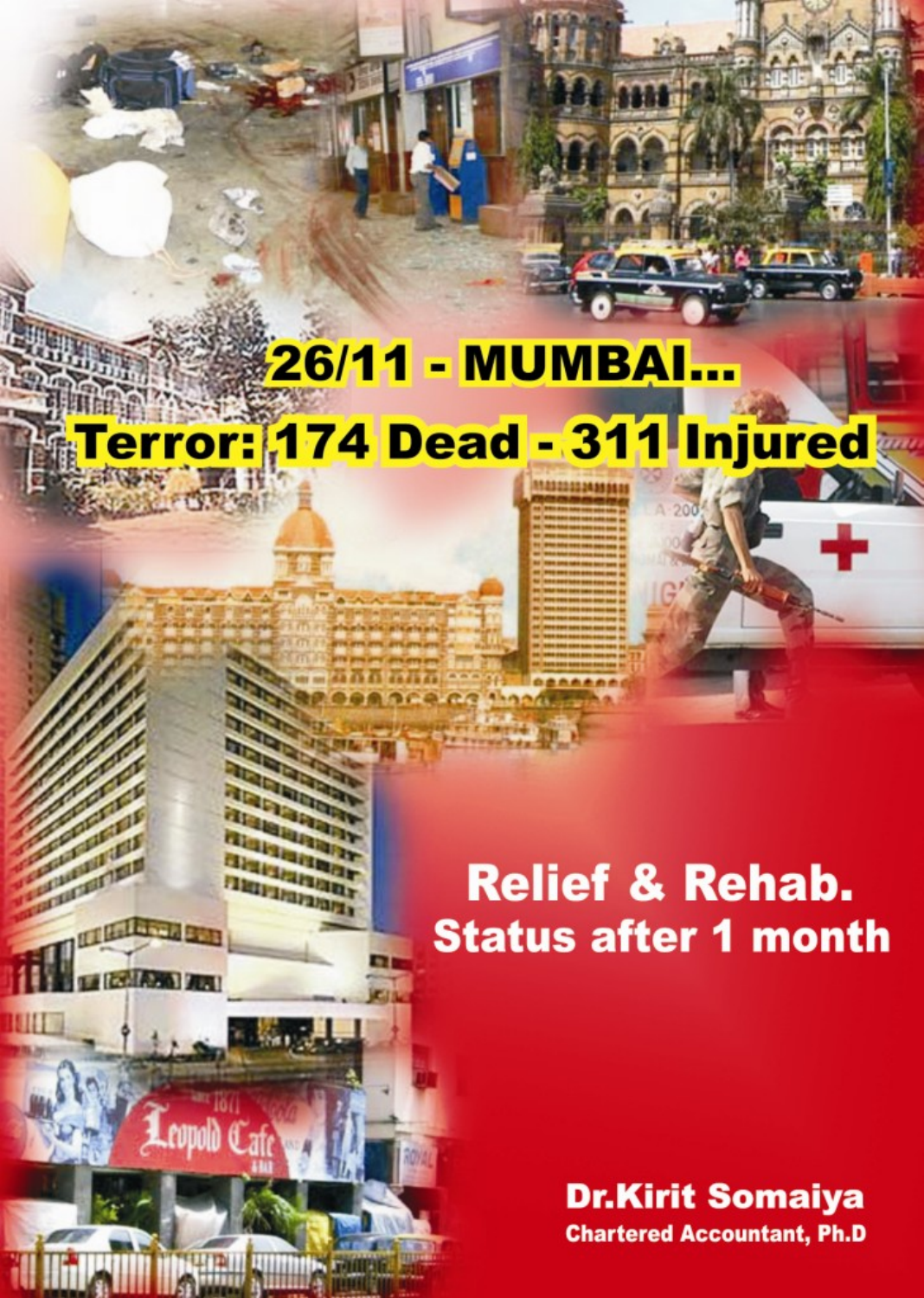## **26/11 – Mumbai Terror : 174 Dead - 311 Injured**

**Relief & Rehabilitation Status after 1 month**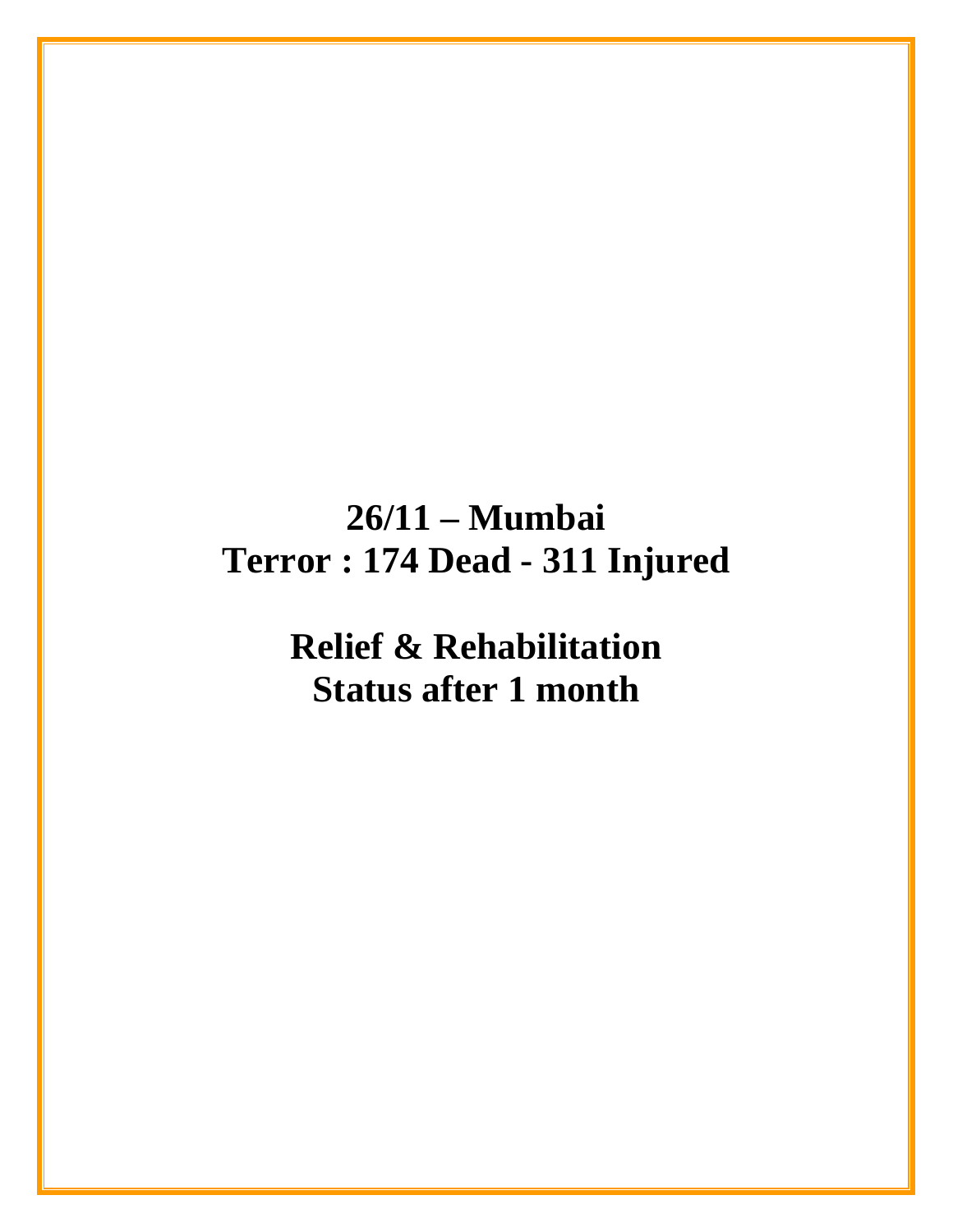## *Contents*

| Title                                                                                                | Page No.         |
|------------------------------------------------------------------------------------------------------|------------------|
|                                                                                                      |                  |
|                                                                                                      |                  |
| <b>State Govt. Compensation to</b>                                                                   |                  |
| Prime Minister's Relief Fund - compensation                                                          | $\boldsymbol{4}$ |
|                                                                                                      |                  |
| <b>Central Govt. Guideline for</b>                                                                   |                  |
|                                                                                                      |                  |
| Compensation for Victims of Taj, Oberoi,                                                             |                  |
|                                                                                                      |                  |
| Summary of Ex-gratia Payment by the Railway 15                                                       |                  |
| Summary of ex-gratia payment made in the wake of<br>terrorist activity at CST Mumbai on 26.11.200816 |                  |
| Hospital-wise Summarise Data of the Victims20                                                        |                  |
|                                                                                                      |                  |
|                                                                                                      |                  |
|                                                                                                      |                  |
|                                                                                                      |                  |
|                                                                                                      |                  |
| <b>Annexures</b>                                                                                     |                  |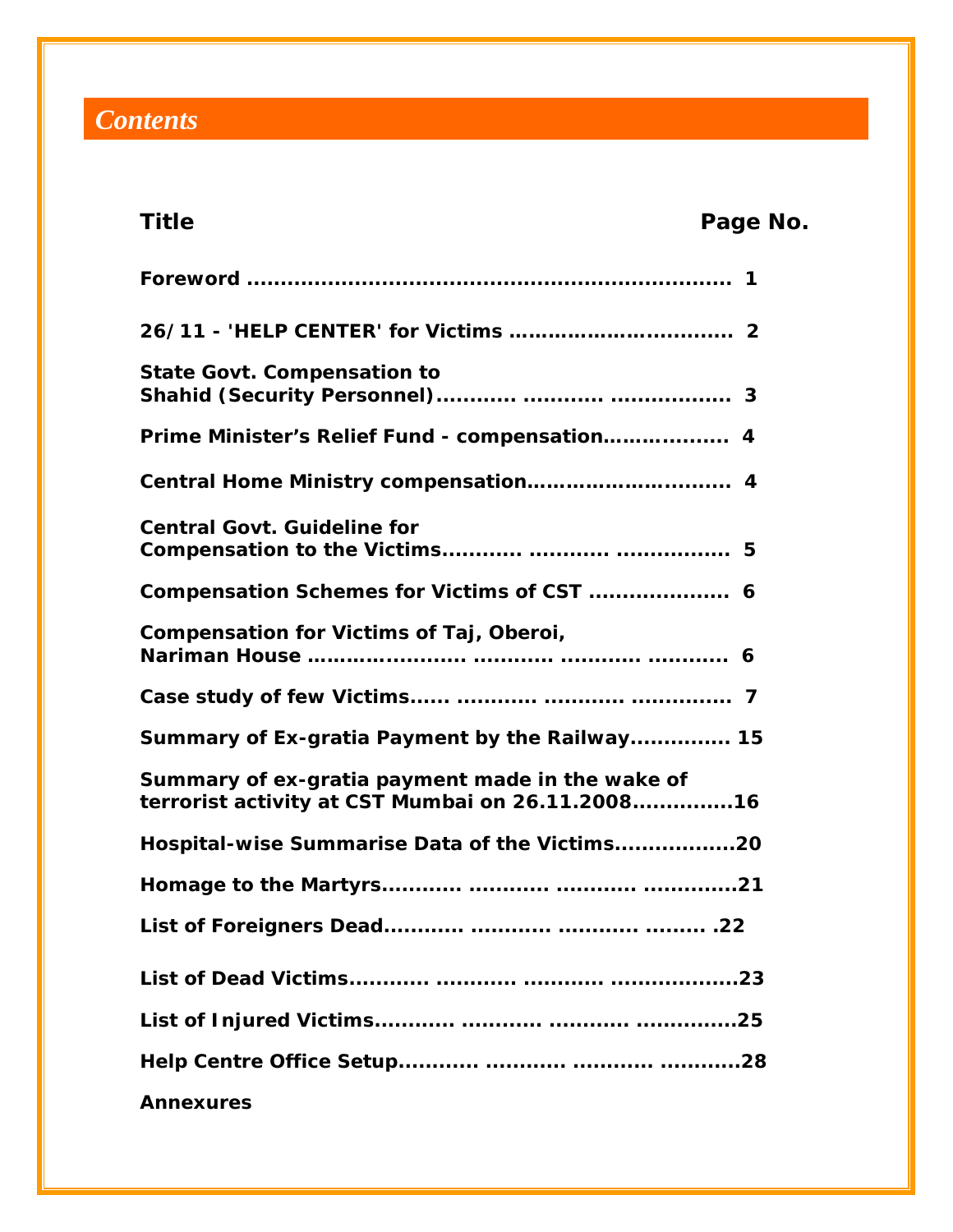## *26/11 – Victims' 'BHAY' / Trauma after 1 Month*

One month is over. One of the worst terror wars Mumbai saw on 26/11. Victims have not yet been able to come out of "bhay/trauma". 174 dead including 26 foreigners, 311 injured.

We have once again taken up the task of "relief & rehabilitation". It is observed that the system get busy in their routine work. Red-tapism takes place. Announcement about financial compensation, medical treatment, surgeries, job, rehabilitation, though looks good, becomes out of reach for the victims.

11<sup>th</sup> July 2006 Mumbai saw similar terror attack. 187 dead, 1078 victims were forced to struggle, fight for 30 months to get Government announced compensation, medical treatment. In spite of judicial order, yet 10 victims have yet to receive medical surgery/treatment money from Maharashtra Government.

It seems the Administration/System have learnt a lesson from the relief and rehabilitation work - strictures, criticism, observation of the Society, judiciary. One IAS officer told me "we do not want to get into trouble with "chakkar" of Court/Human Rights Commission (court cases) for the relief and rehabilitation work. 11<sup>th</sup> July 2006 has taught us a lesson.

We had done follow up of relief & rehab. Of  $13<sup>th</sup>$  March 2003 Mulund bomb blast and  $11<sup>th</sup>$  July 2006 bomb blast. Our team has got involved in the follow up of relief & rehab. of 26/11 also.

This time Sarkar and Samaj have got emotionally involved, are trying to provide humanitarian angle and healing touch.

**Let us complete the relief & rehab. work in 3 months, extend humanitarian hand, give healing touch, provide support and encourage to start new life.** 

*Dr. KIRIT SOMAIYA* 

*25th December, 2008*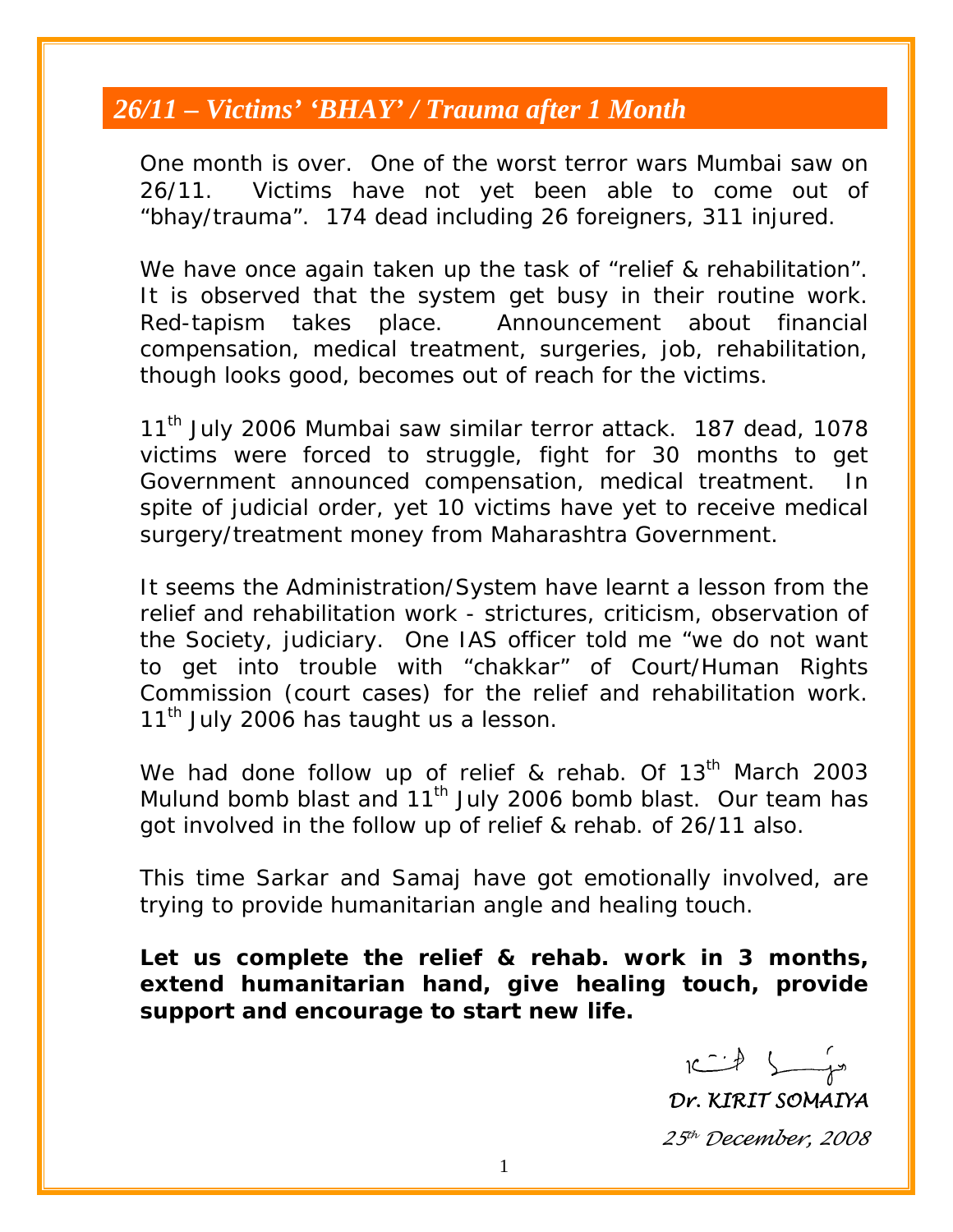## *26/11 - 'HELP CENTER' for Victims*

Help Centre to provide Relief & Rehabilitation to get Medical Treatment and Financial Compensation is opened for 26/11 victims. We have opened Relief & Rehabilitation Guideline & Help Center to provide all types of help and guidance to the victims and their families.

26/11 terrorist attack has claimed 183 dead including 26 foreigners & 9 terrorists, 311 injured. 137 victims were admitted at J.J. Hospital on 26/11. Out of which 20 are still at JJ.

The Center will help the victims get Government financial assistance, will take care to get all the medical treatment, artificial limbs and also jobs as committed by the Government. Usually, the victims and family members get lost in the system. Even after 30 months of the 11<sup>th</sup> July 2006 bomb blast, several victims have not got the expenses for medical surgeries.

The victims are eligible to get following compensation/help :

- 1. State Government Financial Compensation Death / Injured
- 2. Government of India -Financial Compensation Death / Injured
- 3. Medical Treatment
- 4. Hearing aids and artificial limbs
- 5. Compensation from Railway Claims Tribunal

We have appealed the victims, relatives, citizens to approach Help Center.

It may be noted that we have done sustained follow up to get help for 1078 victims of  $11^{th}$  July 2006 bomb blast.

### **Victims of 26/11 Attack:**

| <b>Victims</b> | <b>Station</b> | CST (VT) Taj /Oberoi (Trident)/<br>Nariman House | Total                |
|----------------|----------------|--------------------------------------------------|----------------------|
| Dead           | 56             | 118                                              | 174<br>(including 26 |
| <b>Injured</b> | 98             | 213                                              | 311                  |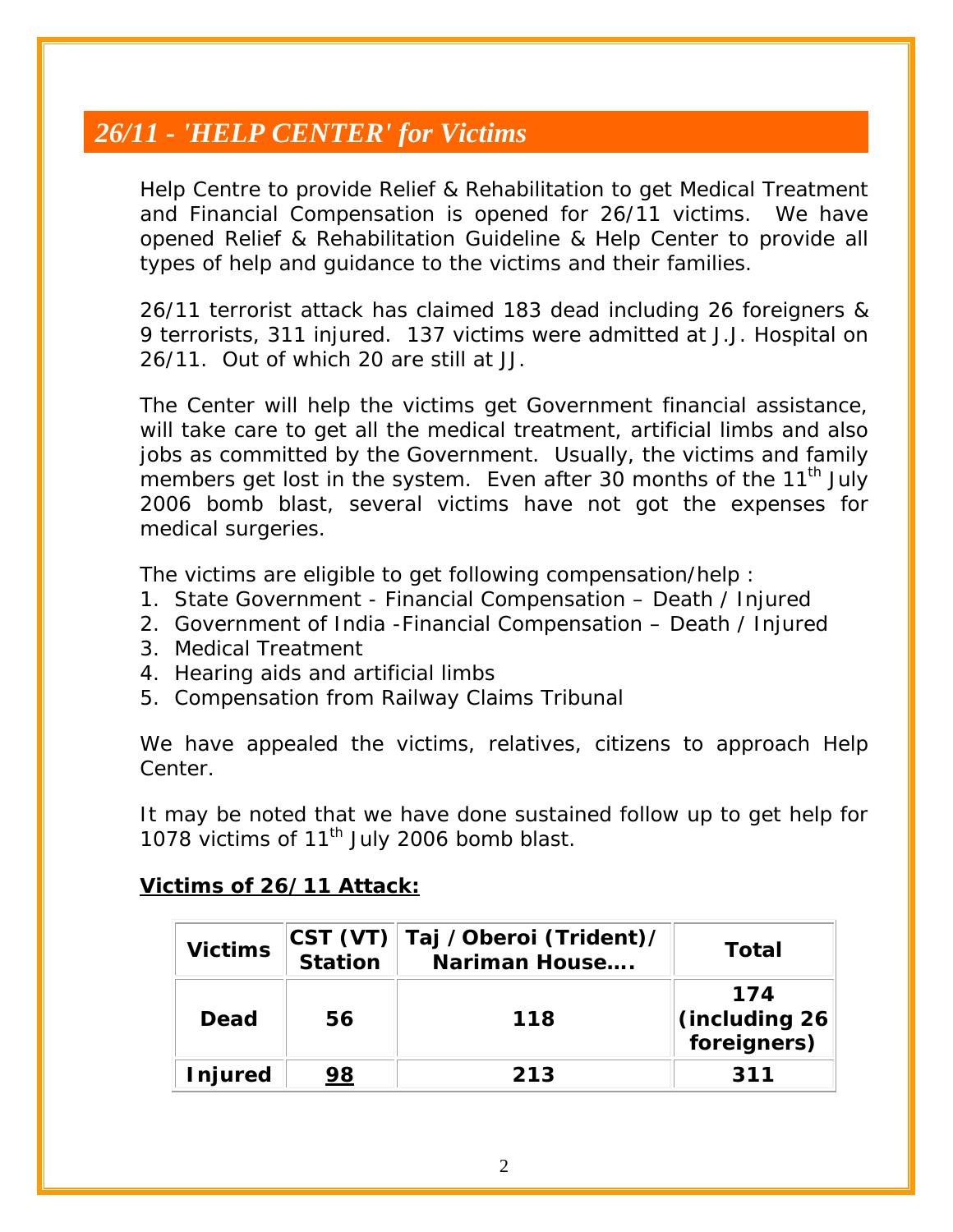## *State Govt. announced Compensation to the Security Personnel – 'Shahid'*

Special help & other facilities for the Family of Security Personnel who died / Shahid on 26/11

### **Compensation Announced:**

- 1) Rs. 25 Lac.
- 2) Police officer family who doesn't have their own house shall be provided house in Maharashtra state and stamp duty & registration shall be free of cost.
	- a. 'A' Class is been provided with 1000 sq. foot house.
	- b. 'B' Class is been provided with 800 sq. foot house.
	- c. 'C' Class is been provided with 750 sq. foot house.
	- d. 'D' Class is been provided with 600 sq. foot house.
- 3) Those who stay at Police quarters can stay up till 3ys & if any other decision will be taken by Home Minister.
- 4) Job will be given in (C) & (D) Class. Educational qualifications will be the bases of the job for Class (B) & (A).
- 5) Free education for 2 children for School/ College /Professional course/It Course/ Medical Course/ Business Management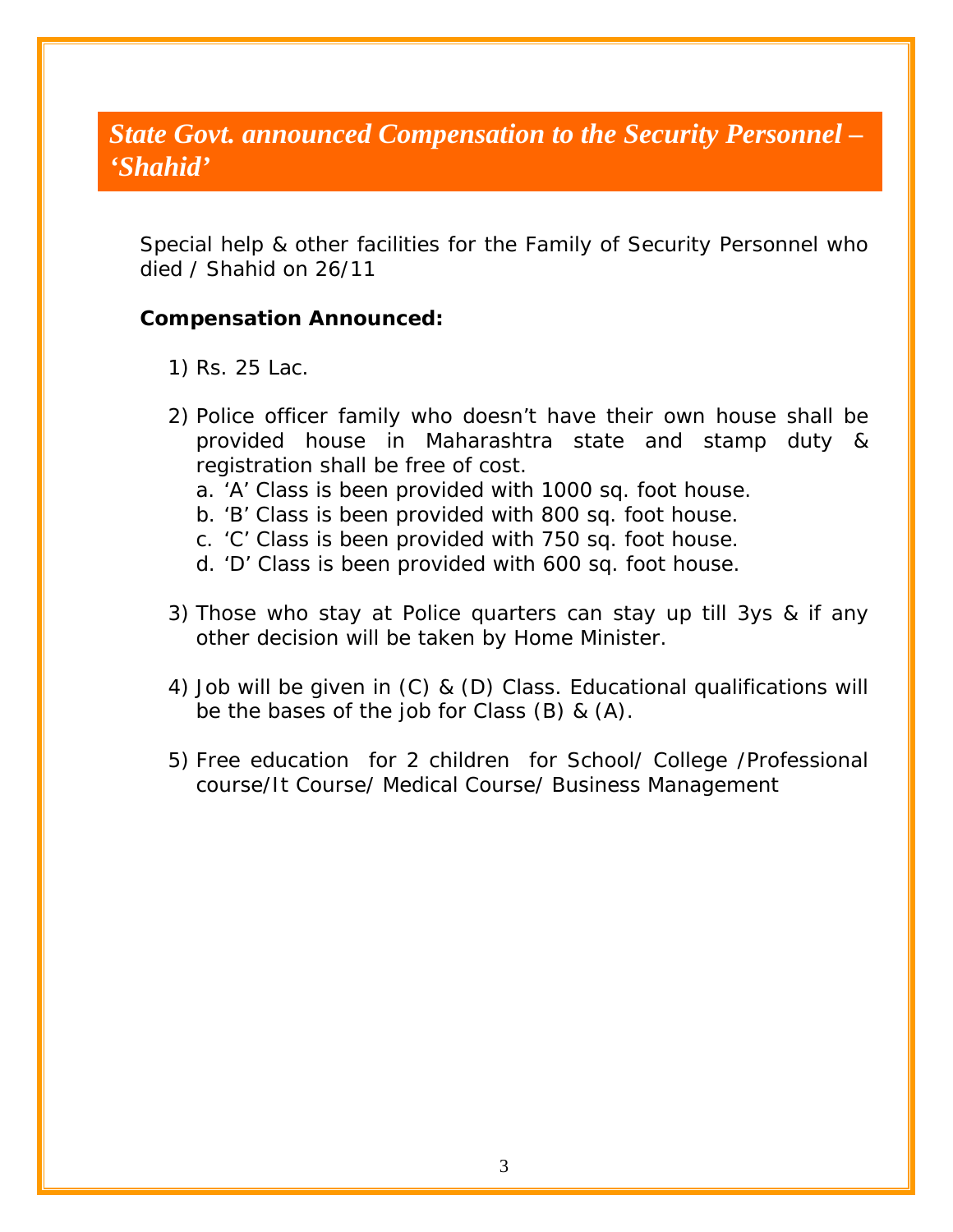## *Prime Minister's Relief Fund - compensation*

### **Rs.2 lac to kin of Dead Victims**

### *Central Home Ministry announces compensation*

#### **Rs.3 lac compensation under Home Ministry, Govt. of India Scheme**

Rs.3 lacs compensation for the dead and permanently disabled persons will be directly paid to the victims/victims' kin by the Home Ministry, Delhi.

The Government has told me that they have asked the respective Collectorate to collect the Bank Account Number of the beneficiaries and the same to them directly at Delhi.

Rs.3 lacs shall be directly credited to your Bank Account by Home Ministry, Delhi.

The kin of victims can inform their Bank Account details to :

- 1. Shri Y.R. Bhalerao Deputy Collector Office of the Collector, Mumbai City Old Custom House, 3rd Floor Shahid Bhagatsing Marg Fort, Mumbai 400 001
- 2. Shri B.B. Thackeray Deputy Collector (GAD) Office of the Collector, Mumbai Suburban Dist. Administrative Building, 10<sup>th</sup> Floor Opp. Chetana College, Government Colony Bandra East, Mumbai 400 051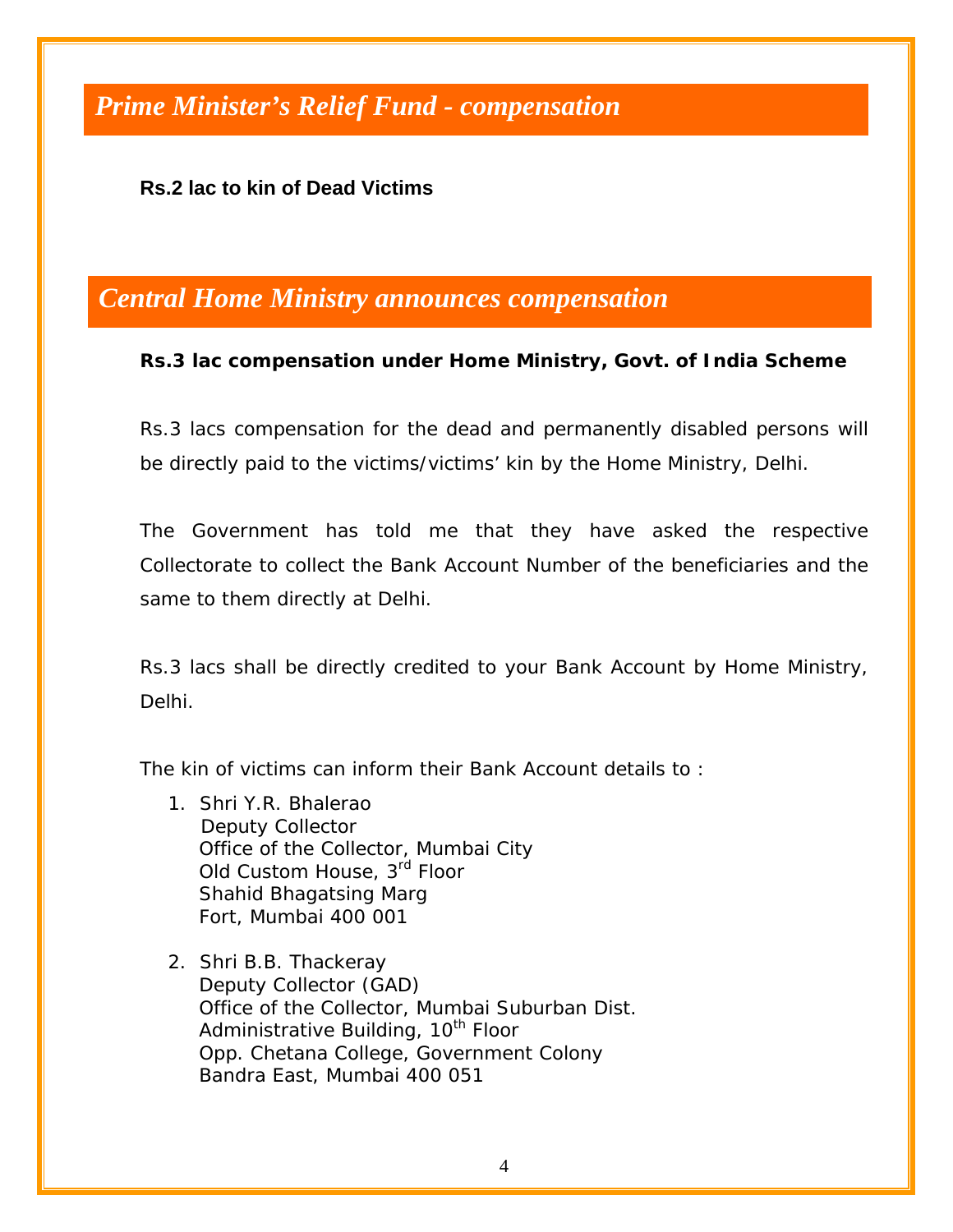## *Central Govt. Guideline for Compensation to the Victims*

- Central Govt. Scheme for Assistance to Victims of Terrorist and Communal Violence
- Ministry of Home Affairs Govt. of India
- Commencement of Scheme with effect from 1<sup>st</sup> April, 2008

### **Assistance**

- Families of the victims would be eligible to get assistance even if they have received any other assistance, by way of ex-gratia.
- In case employment is given to any family member of a victims, family will not be entitled to assistance. However, in case such employment is given after the release of assistance shall not be withdrawn.
- Those permanently incapacitated, would be given a health card by the District Health Society, under NRHM for free medical treatment in respect of injuries due to violence and all other major illnesses.
- Children in the family would continue to be entitled for assistance admissible under National Foundation for Communal Harmony (NFCH)
- One can file their claims within 3 years of the relevant incident, can be relaxed on recommendation of District Collector or central govt. itself.
- An amount of Rs.3 lakh would be given to the affected family, irrespective of the number of deaths in a family in a particular incident, however if the bread-winner and the householder of a family die/ are permanently incapacitated in separate incidents /occasions the family would be entitled to get assistance on each occasion.
- The principal amount would be put in a fixed deposit account

### **Documentation**

- Police Report / FIR
- Death-cum-Post-mortem Certificate in the event of death
- Medical Certificate in the event of permanent incapacitation
- Birth Certificate of the claimant (if minor)
- Other documents for determining the rightful beneficiary

### **Procedure**

- District Committee would send recommendations to Joint Secretary, MHA, New Delhi in the prescribed form, with a copy to the Home Department of the State Government.
- All the document would be verified & certified by the District Committee
- The cheque would be deposited in the FD account of the beneficiary, with instructions to the Bank that no premature withdrawal may be allowed.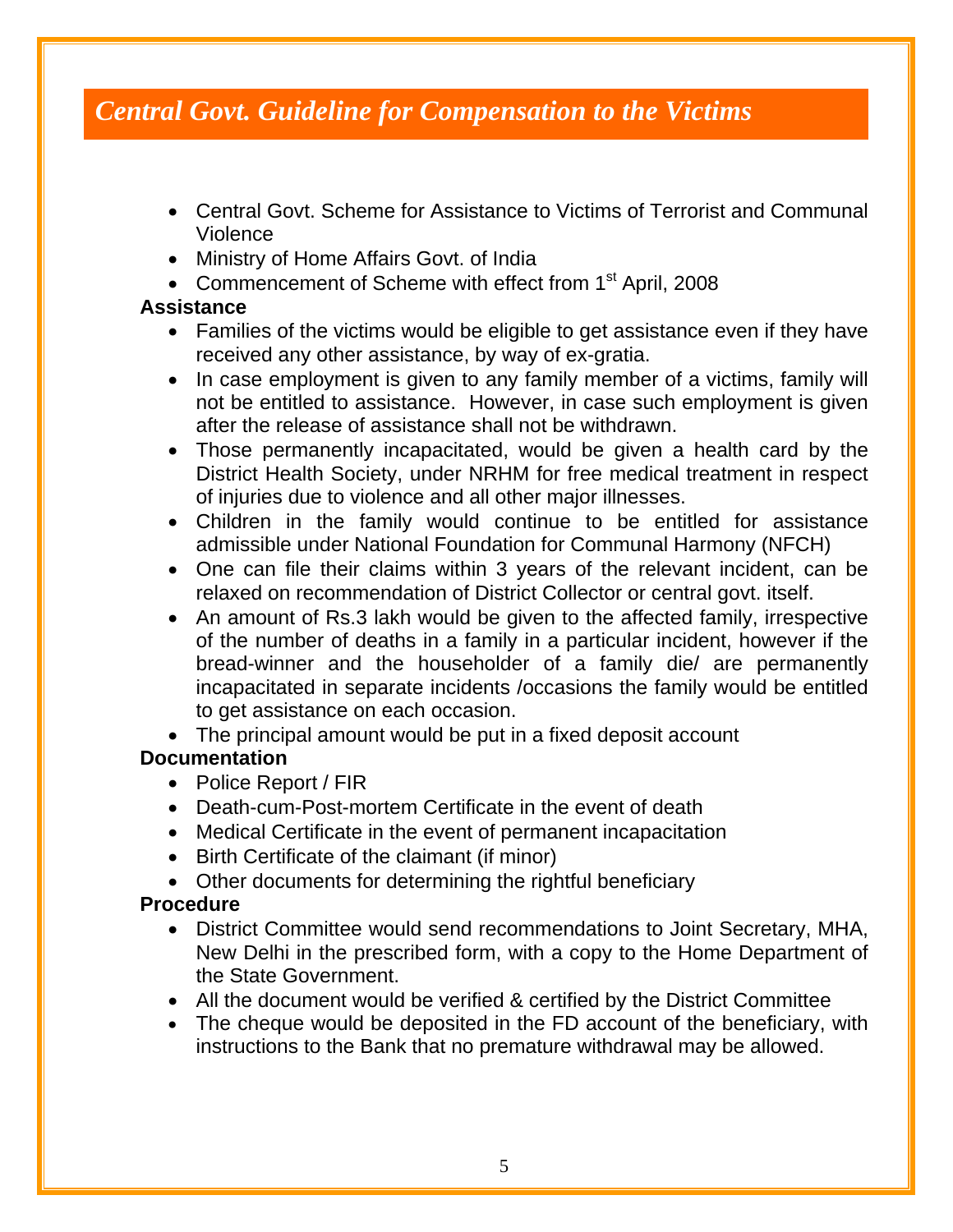## *Compensation Schemes for Victims of CST*

- Financial relief
	- -- Railway Ministry Rs.10 lacs
	- -- State Government Rs.5 lacs
	- -- Railway Claims Tribunal Rs.4 lacs
	- -- Home Ministry (Govt. of India) Rs.3 lacs
- Procedure to be followed
	- -- Copy of FIR
	- -- Post Mortem Report
	- -- Other documents
- Application of the successor to all the authorities
- Filing claims with the Railway Claims Tribunal
- Other procedures
- Job to a family member.

## *Compensation for Taj, Oberoi, Nariman House Victims*

- Financial relief
	- -- State Government Rs.5 lacss
	- -- Home Ministry (Govt. of India) Rs.3 lacs
- Procedure to be followed
	- -- Copy of FIR
	- -- Post Mortem Report
	- -- Other documents
- Application of the successor to all the authorities
- Other procedures
- Job to a family member.

The management of Taj & Oberoi Hotels are to provide additional support to the victims.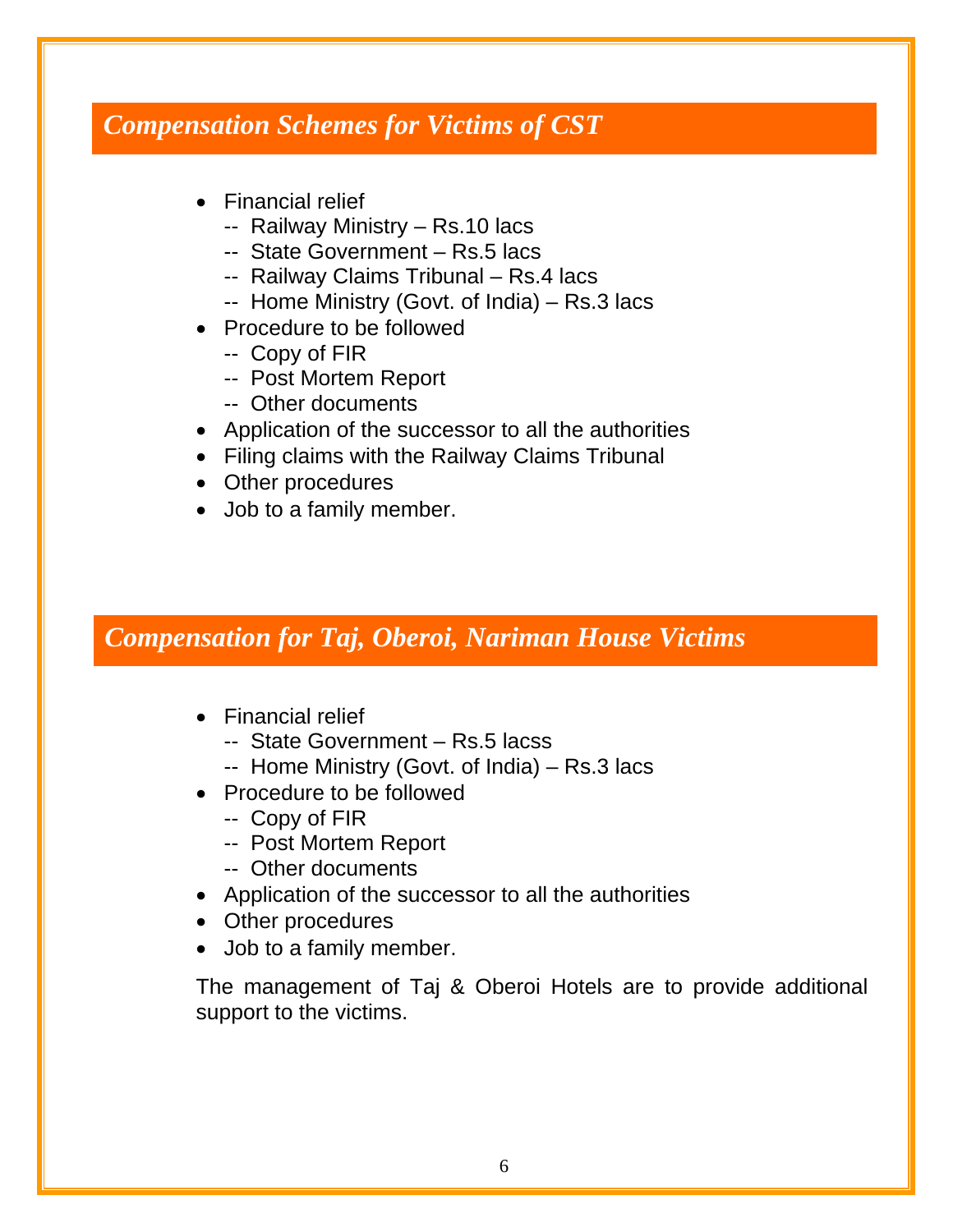#### **Shoyab Ahmad Sheikh**

Tagor Nagar Budha Mandir, M.K. Chawl-3, Group-3 Room No.5, Vikhroli (E)

#### **Observations:**

Shoyab is a driver; on 26/11 he has gone to taj with his boss for some kind of meeting. He was standing out side the car and hearing cricket commentary, he heard gun firing before he could do some thing he was hit by 5 bullets, three in stomach, one on hand and one on leg.

He was the bread earner of the four members of his family, depending on him, his mother Ruksana Sheikh, wife Nilofar and two daughters of age 5yrs & 2yrs.

#### **Jaul Mallik**

Room No.1 Sakinaka Ferani Road, Hari Masjid Lotris Brother Compound

#### **Observations:**

He was on CST Station when firing started. Got bullets on chest. He has no relatives in Mumbai except his sister-in-law.

He has two children behind, a Son & a Daughter of age 1 year and 3 years respectively. He was facing terrorist when firing started.

#### **Name: Ravindra Kuwar**

Bhaskar Yadav Saudhanshiv, RPF Mahalaxmi Central Store, Region Line Bldg. No.122

#### **Observations:**

He was working as dog caretaker. First his dog was hit by terrorist bullet then himself. His family stays in village. He was staying with his uncle Bhaskar yadav.

He has two children of one year & five year.

**Sanjay Vijay Agrawal Rita Sanjay Agrawal**  N.C. Race Road Malbar Hill, List Lead Building

#### **Observations:**

They gone to Taj for dinner. Gun shots were fired they died on the spot.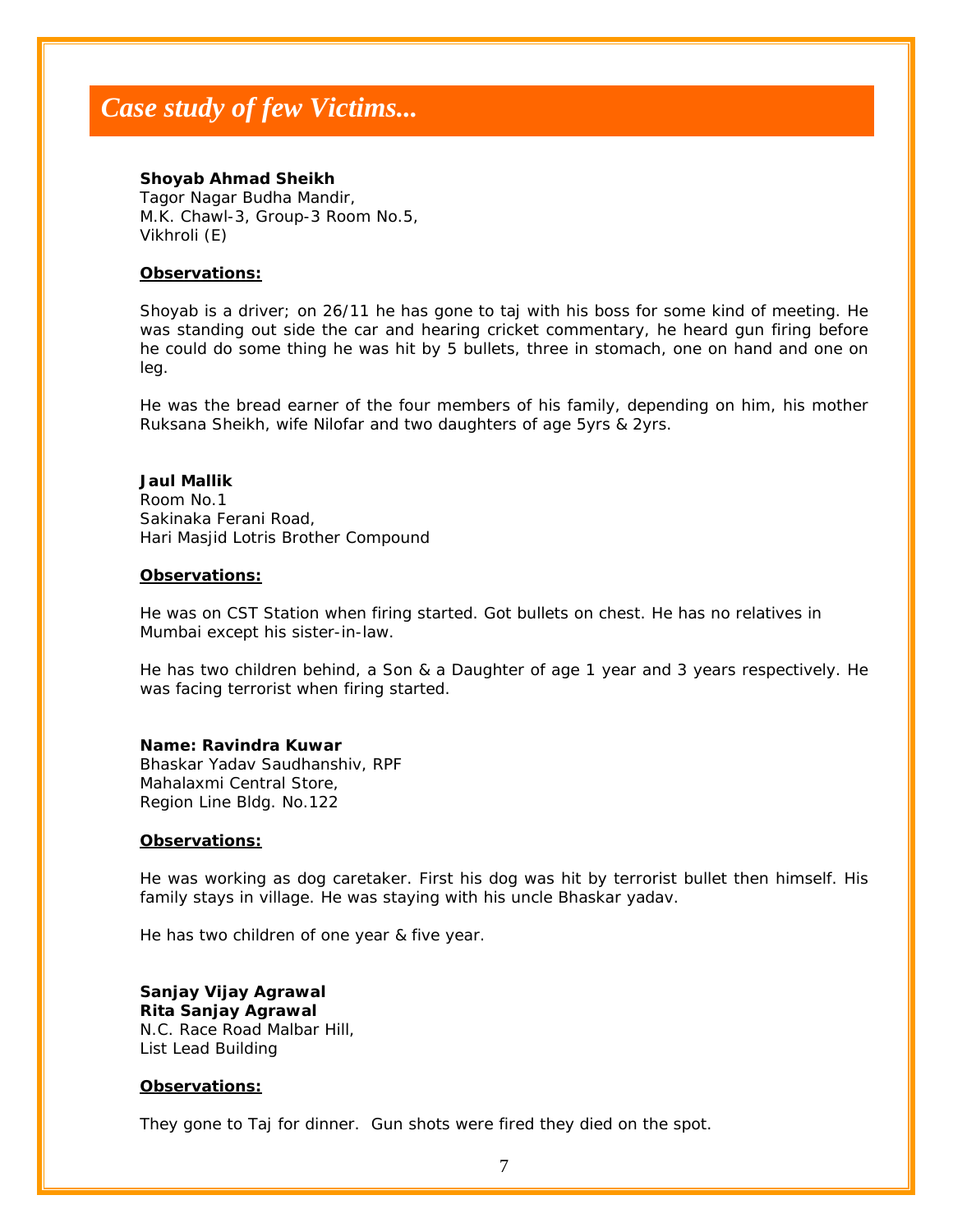**Kannobhai Zaveribhai Patel**  Obensci Apartment, 4<sup>th</sup> Floor, Nepean Sea Road, Mukesh Chowk,

#### **Observations:**

He has gone to Oberoi for dinner. Terrorist killed him. Received compensation of Rs.5 lac. He has two children behind.

**--** 

--

**Abbas Razak Ansari Mohd. Iliyas Ansari Sarfraj Sallauddin Ansari Rakhil Khatun Murtuja Ansari Sarfaraj Ansari Mustafa Ansari Arif Abbas Ahmad** 

**Name of injured:** 

 Arfarof Ansari Mehboob Ansari Abbas Ansari

#### **Observations:**

These are members of same family 8 dead 3 injured. They were staying at Mumbra. Were waiting for train at CST. Presently staying at Tulsiwadi Zopadpatti New Atharve Road, Nagina Masjid Taddev Mumbai – 34. Relative contact: 9870575097.

**--** 

**Faruk Insha Ihalia**  Awabai Kashinath Road, Tardev Mumbai.

#### **Observations:**

Faruk was a Karate champion. His father owns property at Tardeo and a house at Colaba. He has left behind one girl child. His brother stays at Colaba.

He had gone to Taj to have dinner. He died on the spot due to bullet injury on the chest.

-- **Thomas Verghese Age – 40**  9A/12, Doctor Balika Nagar,

Jasmin Mint Road, Mahim East,

#### **Observations:**

Thomas Verghese was a Senior Captain at the Vasabi Department. He was admitted at the JJ hospital. After two days he died leaving behind mother, wife and two children. He was the only earning member of the family.

Received compensation of Rs.5 lac.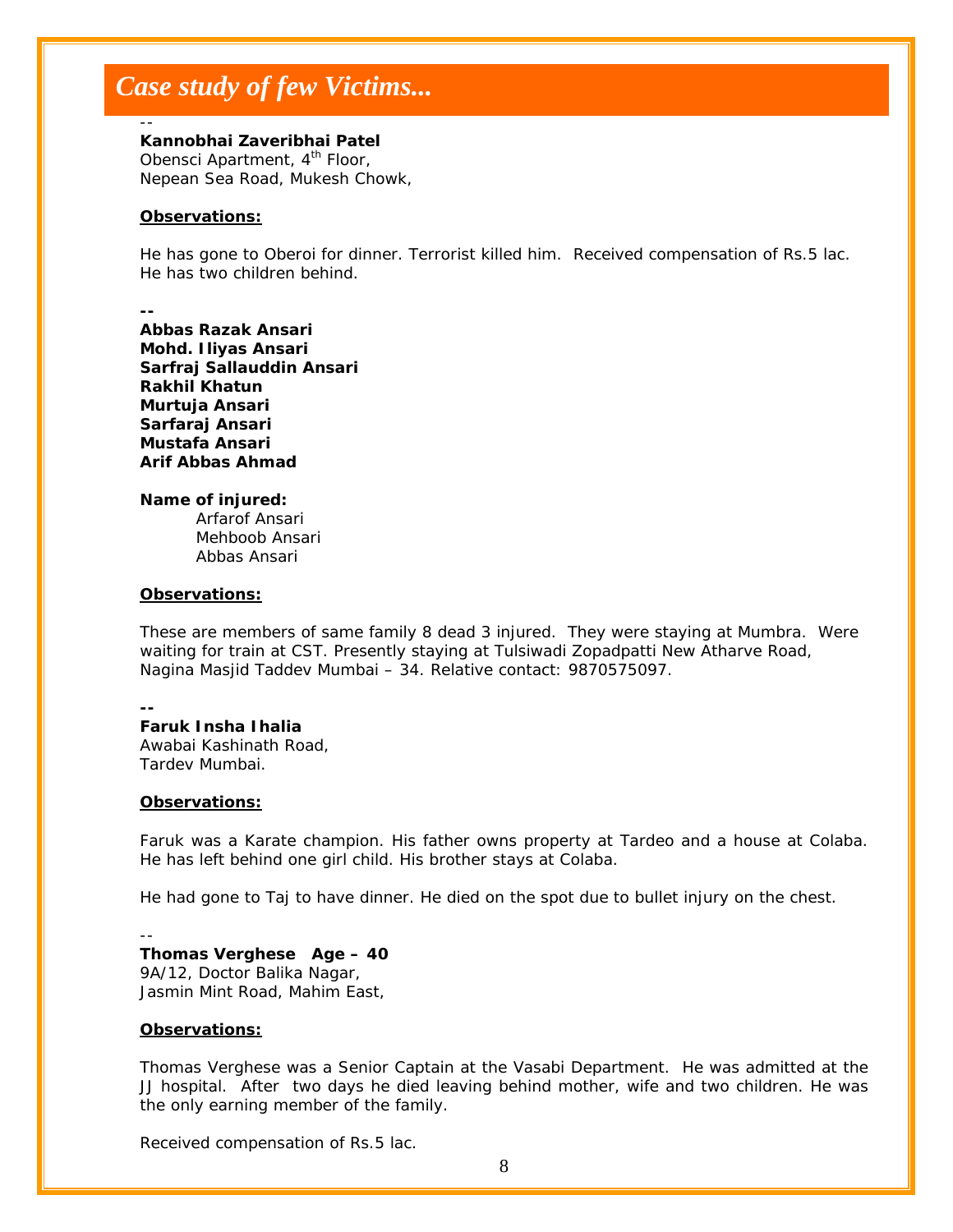#### **Pirpasha Mehmood Sheikh**

Janta Sevak Society, Near Mahim Bus Depot, Fish Market, Mahim West

#### **Observations:**

He was working as a waiter at the Leopard Cafe. He died on the spot due to bullet injury in the neck. He was only the bread earner of the family.

He is survived by his mother, wife and five children  $-4$  Girls & a 8 yr-old boy.

--

--

#### **Neeta Prakash Gaikwad**

Municipal Bldg. E7, Room No.28, 3<sup>rd</sup> Floor, Ravli Camp, Sion Koliwada

#### **Observations:**

Neeta died on 27/11 due to bullet injury on the thigh on the spot. She worked at the Oberoi Hotel.

Received compensation of Rs.5 lac

**-- Sarjerao Sadashiv Bhosle Age – 32**  Kamgar Nagar No.1, Chawl No.2/1, New Prabhadevi,

#### **Observations:**

He was working as a Security Guard at the Oberoi Hotel. He was injured by the terrorist bullet and died at the JJ Hospital.

His family is now only two year-old daughter. His wife died in August from Jaundice. His parents are also no more. The girl is taken care of by a relative, Rajaram Tavre and his friend.

--

#### **Zarina Shauddin Sheikh Age - 52**

Room No.73, Ekta Nagar Zopadpatti, Opp. BPT Colony, Mazgaon Wadi Bandar Mumbai – 10

#### **Observations:**

She and her daughter, Rima , who has two children, were sitting outside their house. They died due to bomb blast in the taxi which was standing in front of the house. Their husbands received compensation of Rs.5 lac.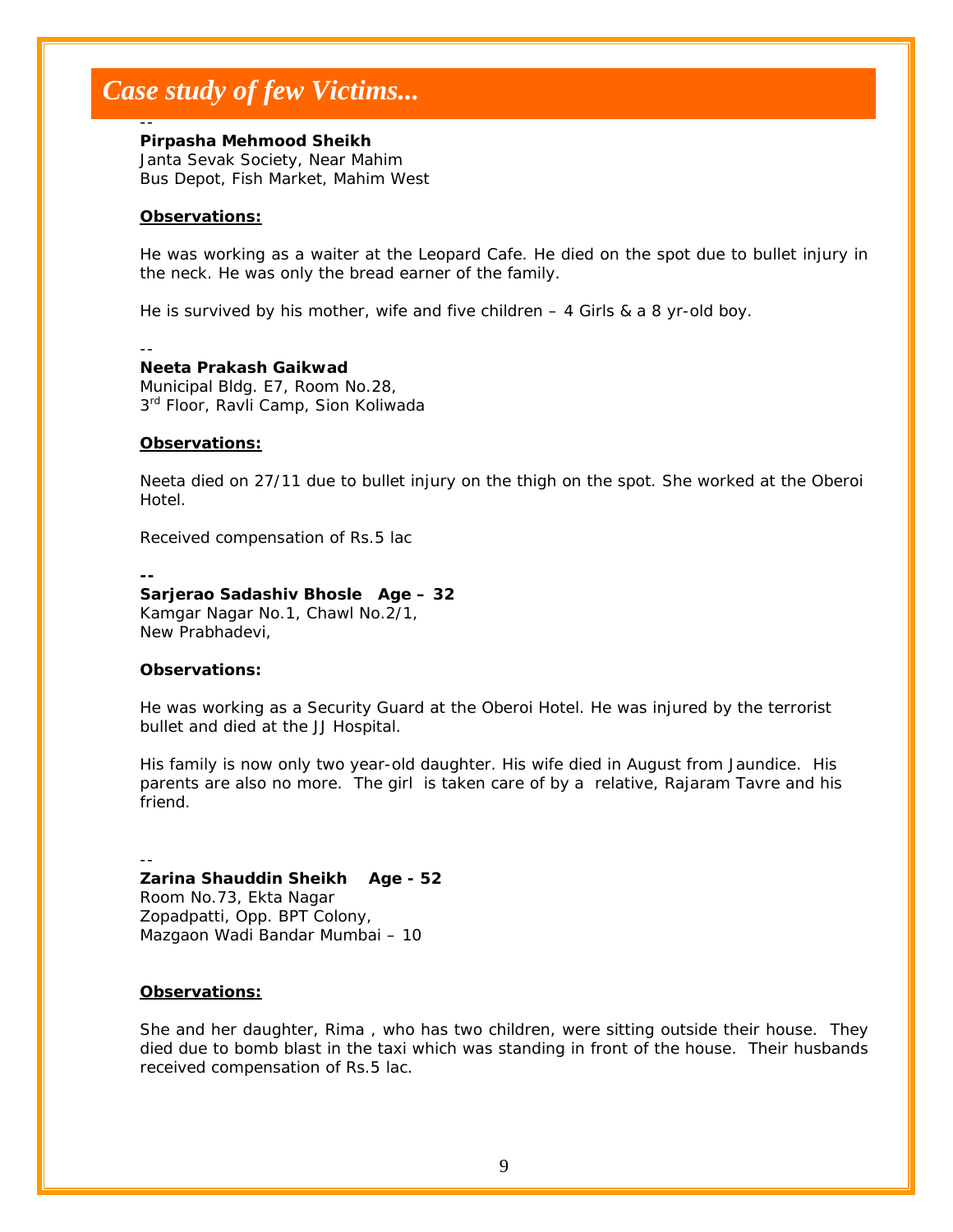#### **Rima Mohammad Sheikh**

Room No.73, Ekta Nagar Zopadpatti, Opp. BPT Colony, Mazgaon Wadi Bandar Mumbai – 10

#### **Observations:**

(Heena) Rima aged 16, was injured due to bomb blast in taxi, on both the legs, chest and thigh. Received Rs.50000/- as compensation.

--

--

**Manora Ali Amma Sheikh Manora Begam Ali Akbar Sheikh**  Room No.73, Ekta Nagar Zopadpatti, Opp. BPT Colony, Mazgaon Wadi Bandar Mumbai – 10

Both were victims of bomb blast at the same chawl. They got Rs.50,000 each.

--

#### **Sanjay Sambhaji Surve Age - 44**

Saraf Choudhri Nagar B/19/403, Thakur Complex

#### **Observations:**

He was a bell boy at the Oberoi Hotel, died on the spot on 26/11 at 09:30p.m. in the gun fire.

Left behind family of wife Neha, 40yrs, daughter Aishwarya 11yrs and a Son Omkar 4yrs

--

--

**Mishrilal Maurya Age – 44**  Ganesh Nagar Tata Power, Near Sai Baba Mandir, B/12

#### **Observations:**

While waiting to board the train for going to village, both brother & sister became victims terrorists firing. Mishralal died on the spot while his sister Vijaya Devi was injured on her thigh of terrorist bullet.

Mishralal has left behind family, wife Guddhidevi, two daughters of age 7yrs old & 9 months old and a son of age 3 years.

**Sadanand Patil Age – 25**  Sharda Nivas, Kajupada, Borivali (East), Chawl No.2 Room No.9

#### **Observations:**

He was a cook at the Taj hotel, died on the spot. His brother Rahul Ratan age 24 yrs. and father are also working in Taj.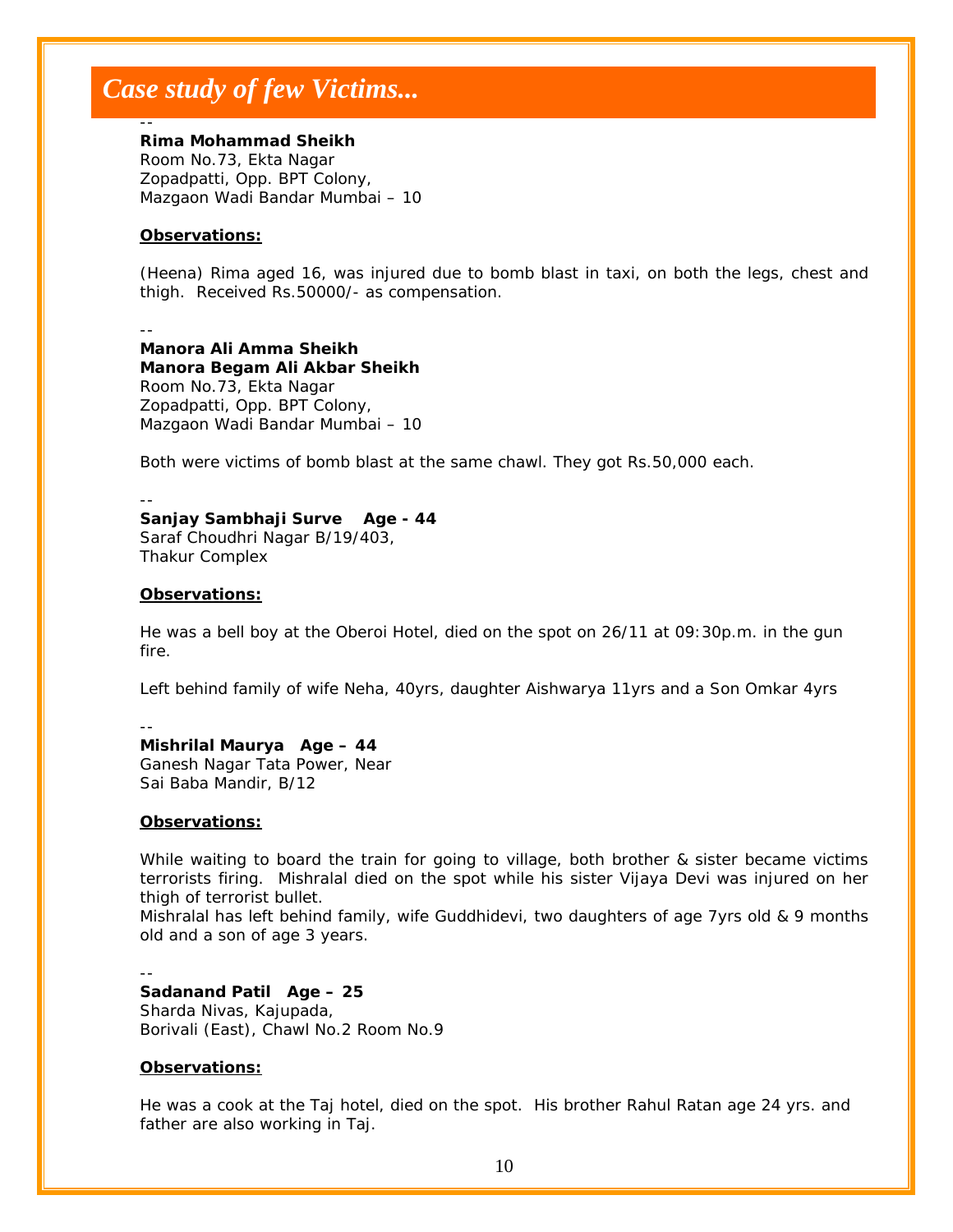**--** 

#### **Mohit Kanahaiya Hirjani Lavina Mohit Hirjani**

Lalchand Mention, 3 Paruta Lane, 1<sup>st</sup> Floor, Room No.4, Colaba Market

#### **Observations:**

Lavina and Mohit were at the Tiffin restaurant having their dinner when the terrorists firing took place . Lavina was hit by a bullet on her forehead and Mohit on his back. They both died on the spot. They have left two children behind. Received compensation of Rs.5 lac each.

--

#### **Shiv Shankar Gupta**

Annabhau Sathe Nagar, Chikhlwadi, Sagar Chawl, Galli B Room No.211 Mankhurd Mumbai – 88 Phone – 9322476628

#### **Observations:**

On 26/11 at 10p.m. he came to drop his Bhelpuri stuff near the gate of Cama Hospital. He received bullet injuries on his chest and hand and died.

He was a Bhelpuriwala near CST Station. He has left behind four children. Received compensation.

**--** 

#### **Subhas Waghela**

Navja Bldg. Room No13 Tulach Road, Above Gokul Hotel, Culaba

#### **Observations:**

He was downing the shutter his tailoring shop when firing took place. He received bullet injuries on his hand and stomach. Died on the spot. He has two children behind in family. Received compensation of Rs.5 lac.

--

#### **Mohd. Umar Abduk Khalid**

Age – 35 (Taxi Driver) Govandi Room No.7, Near Bainganwadi, Near Old Bus Depot, Shivaji Nagar, Saibaba Road, Phone No - 9773173223

#### **Observations:**

The bomb was planted by the terrorist was in his taxi which was driven by him. After the blast, only the head portion was found in the taxi after the blast. He was staying in a rented house and was the only bread earner of the family. He has left three children behind.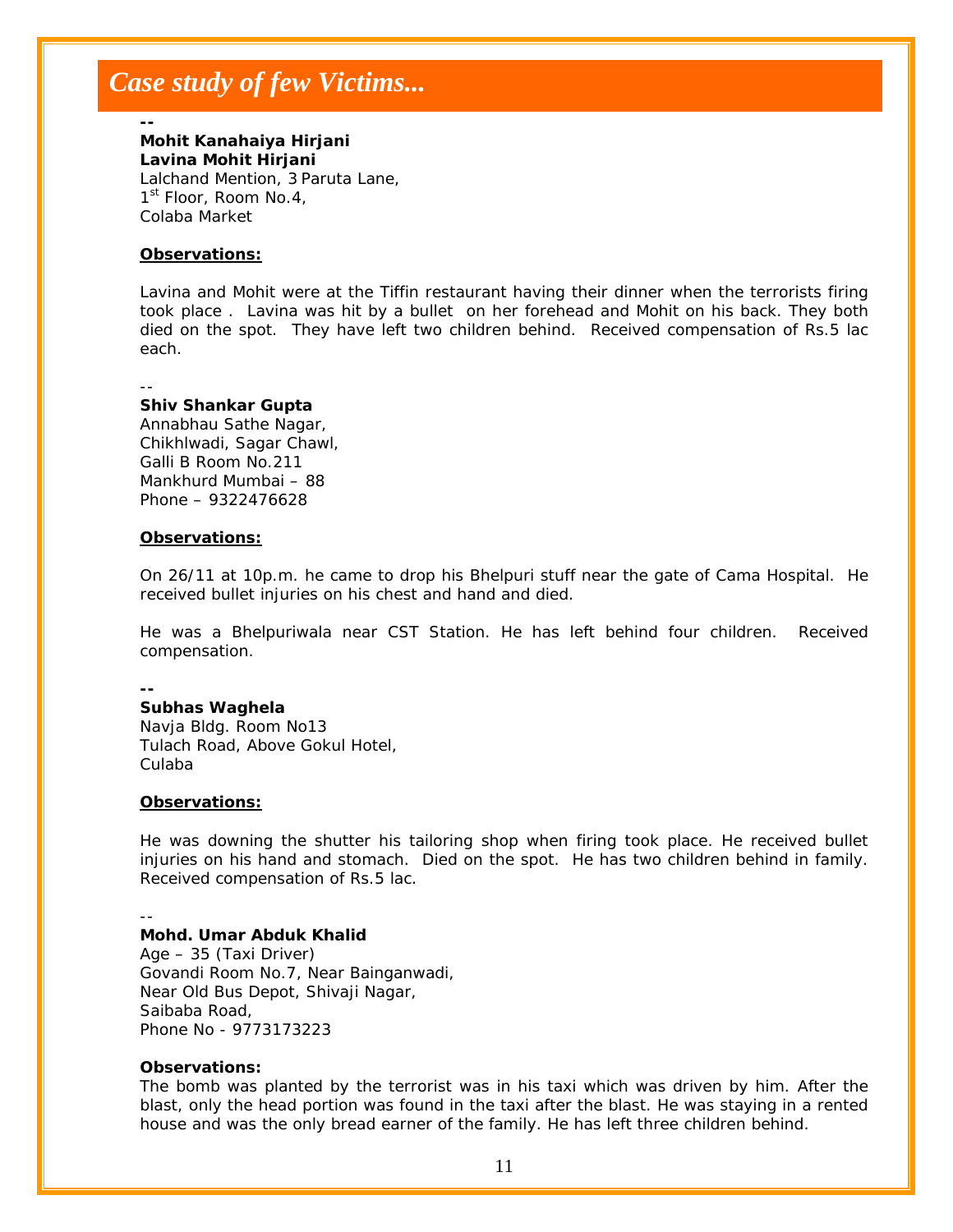**--** 

#### **Fostin Martin**

Silp B Residency, Near Wood Mall, LBS Road, Mulund Chek Naka

#### **Observations:**

He was the Captain (main sheaf) of the Taj. He was rescued by Police from Taj. He made a call to his wife regarding his safety. After that his daughter, Priya, who is also working in the Taj Data Operation Center was trapped inside Taj alone on  $2<sup>nd</sup>$  floor no one being with her.

She called her father and told him she was hungry and trapped. Hearing this, panicked father ran inside the Taj Hotel with food package. Seeing him coming towards Taj, the terrorist started firing. Mr. Martin got received bullet on his head and he died. His daughter was unaware of it. She was rescued safely. He has two children.

#### -- **Bharat Gujjar**

Age – 33, Male 107, Sundar Nagri, Lala Nigam Road, Colaba, Mumbai (Near Sea) Contac No – 9769165996

Received bullet injury in stomach / Minor injury hands / legs at the Leopard Café. He was sent to St. George Hospital at 09:45p.m., then shifted to JJ Hospital 03:30 a.m./26/11/08– Was discharged after 10 Days.

He has wife and 3 sons.

Job Profile – Kitchen Crew

Compensation Received – State Govt. Rs 50,000.

--

#### **Santosh Dattaram Veer**

Age – 33, Male 143, Sundar Nagri, Lala Nigam Road, Colaba, Mumbai (Near Sea) Contac No – 9967281942

He was injured due to bullet Injury on both legs / Thighs at the Nariman House

He was sent to St. George Hospital, at 03:30 a.m., shifted to JJ Hospital. Discharged after 5 Days

Dependency – 1 son & Wife

Job Profile – He has a Stall of Pav-Bhaji

Compensation Received – State Govt. Rs 50,000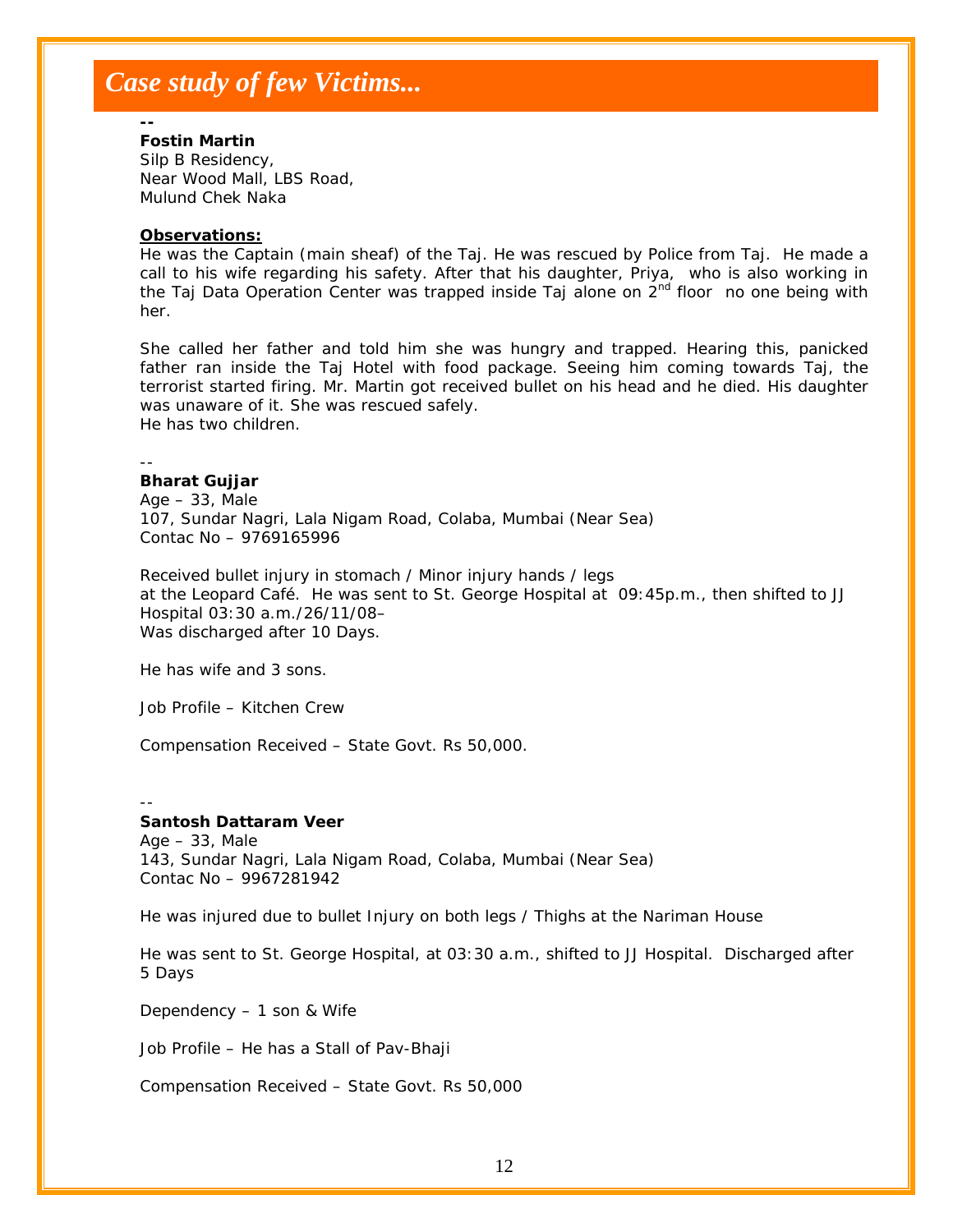#### **Anil Sakharam Varale**

**--** 

 $Aqe - 30$ , Male 3/C, BPT Camp, Jamshedji Bandar, Lala Nigam, Colaba (Near Sea) Contac No – 9967281942

He was injured of bullet injury on both Legs / Hands at the Nariman House. Sent to St. George Hospital, then shifted to JJ Hospital

Dependents – 2 Sons, mother (house maid) & wife

Job Profile – Peon in State Bank

Compensation Received – State Govt. Rs 50,000 / NC Shaina (BJP)-2500 Rs.

-- **Ashok Babu Sanap**  Age – 52, Male 1<sup>St</sup> Holi Line Narayan Chawl Room No-9 Nigam, Culaba, (Near Sea), Contac No – 9820822289

He was injured due to Bullet shots in Liver at the Nariman House

Sent to St. George Hospital, then shifted to JJ Hospital at 03:00 a.m.

Dependents – Wife & 3 Daughters (2 married, 1 unmarried)

Job Profile –Retired from private firm (no Pension)

Compensation Received – State Govt. Rs 50,000 / NC Shaina (BJP)-Rs.2500. Ratananidhi Trust will provide Rs.4000 Yearly, after deciding in their meeting.

**-- Vijay Ankush Phalke**  Age – 38, Male Room No.1 Sarabhai House 1<sup>st</sup> Floor, Gyani Lane, Culaba Mumbai

Injured of Bullet shot in Left Legs

Place Affected – Nariman House

Sent St. George Hospital 10:30 p.m., then shifted to JJ Hospital at 3:30 p.m.

Dependents – Mother & younger brother (married but Divorced)

Compensation Received – State Govt. Rs 50,000 / NC Shaina (BJP)-2500 Rs.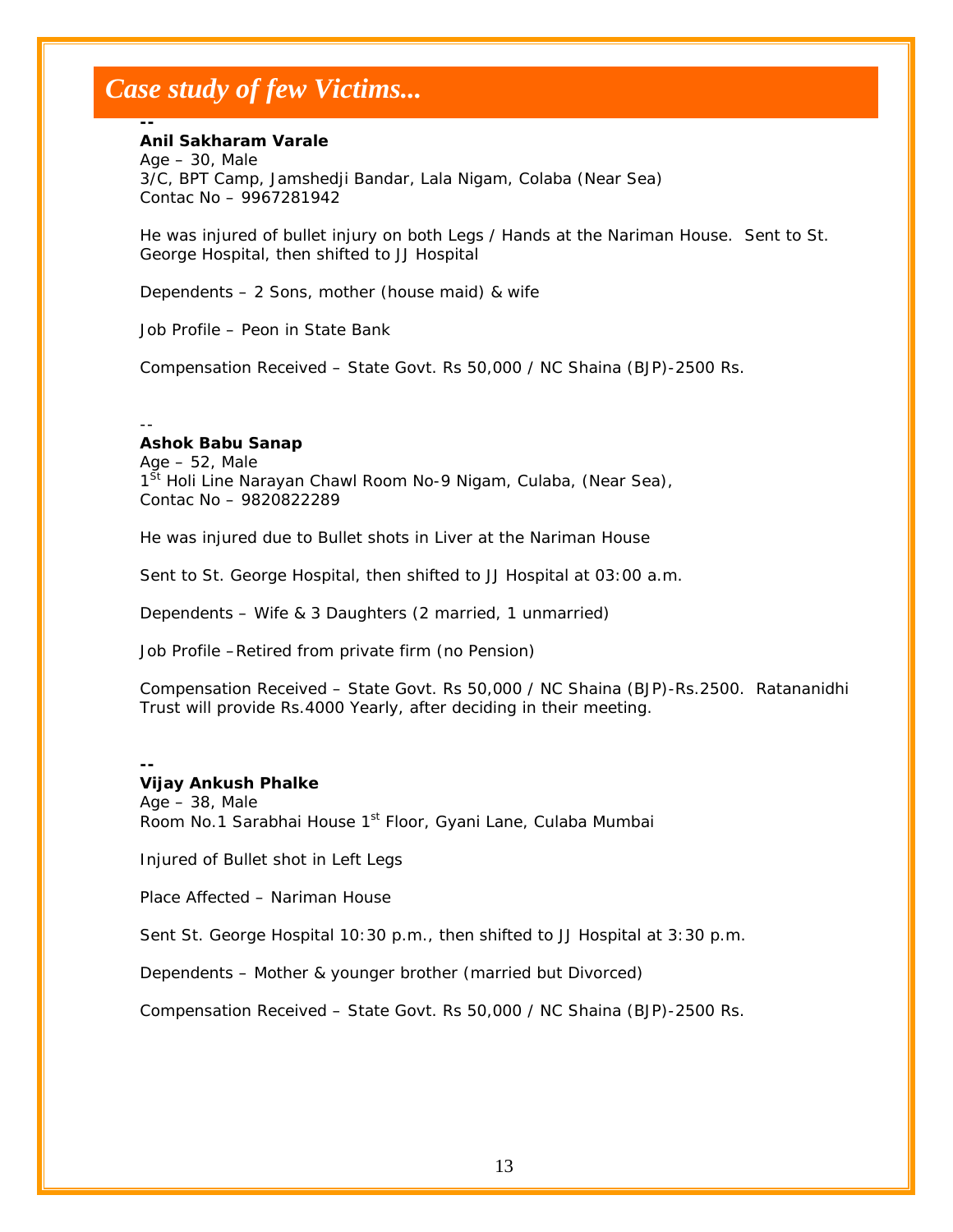#### **Prakash Gauji Surve**

Age – 63, Male Tai sangi Street Room no -3 Maludhay House Colaba Mumbai

Bullet Injury in the Back at the Nariman House

Admitted to GT Hospital 12:30 p.m., discharged in 2 days

Dependents – (Son & His Wife) -

Job Profile – BST Retired

Compensation Received – State Govt. Rs 50,000

**--** 

--

#### **Harish Dulabhai Gohil**

 $Aqe - 25$ , Male 21, Ganesh Lane, Muslim Ambulance Society, Colaba, Mumbai Contac No – 9833650210

He died of 3 Bullets in the Stomach at Nariman House. He was standing opposite to Nariman House when shot was fired.

Body brought to JJ Hospital and released after three days

Compensation Received – State Govt. Rs 5, 00,000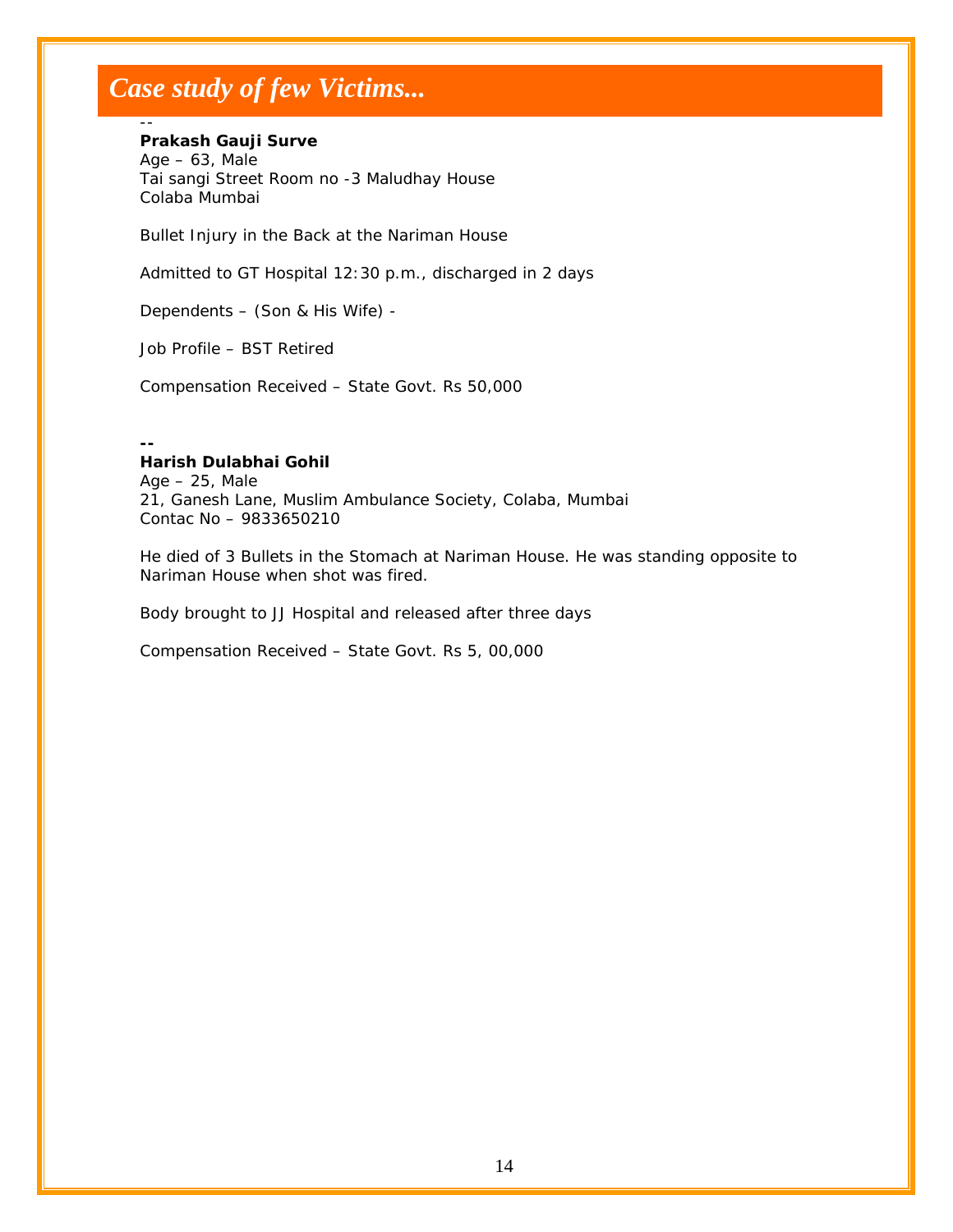## *Summary of Ex-gratia Payment by the Railway*

## 26/11 : Summary of Ex-gratia Payment made in the wake of terrorist activity at CSTM on 26.11.2008

| Sr. | Head            | <b>Total</b> | Payment<br><b>Made to</b> | Amount<br>(in Rs.) |
|-----|-----------------|--------------|---------------------------|--------------------|
|     | *Death          | $*56$        | 37                        | 5,55,000           |
|     | Grievous Injury | $**45$       | 45                        | 2,25,000           |
|     | Simple Injury   | ***53        | 49                        | 24,500             |
|     | Total           | 154          | 131                       | 8,04,500           |

### **(Position as on 02.12.08 at 11.00hrs)**

\*Includes 4 Railway Staff and 1 GRP staff.

\*\* Includes 2 Railway Staff and 2 GRP staff.

\*\*\* Includes 5 Railway Staff and 4 GRP staff.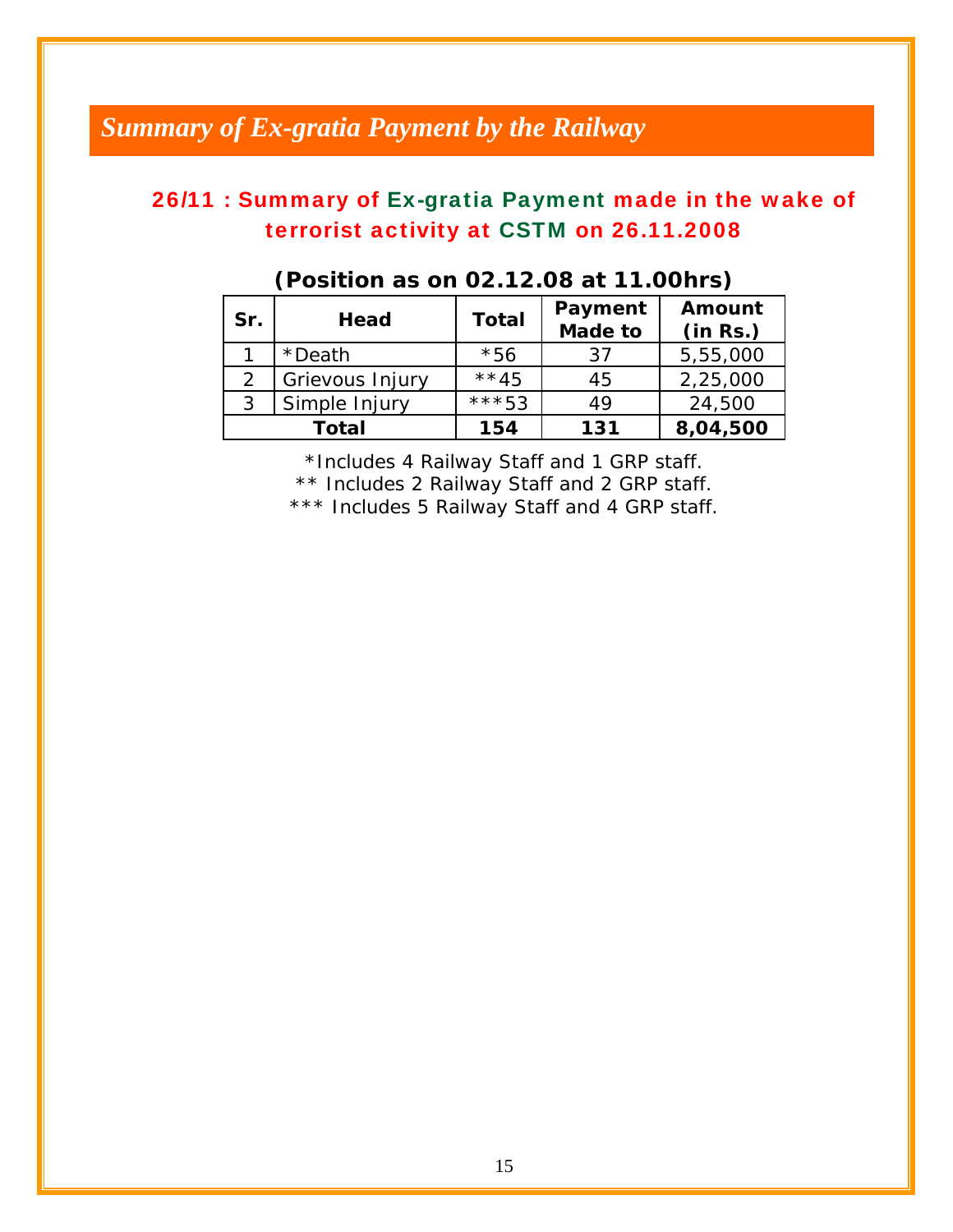## *Summary of ex-gratia payment made in the wake of terrorist activity at CST Mumbai on 26.11.2008*

|                  |                   |                    |                                                              |            |                                                                                                                                                                                          |                                                                                                                      |                                         | (As on 2 Dec. 2008)                          |
|------------------|-------------------|--------------------|--------------------------------------------------------------|------------|------------------------------------------------------------------------------------------------------------------------------------------------------------------------------------------|----------------------------------------------------------------------------------------------------------------------|-----------------------------------------|----------------------------------------------|
| Sr.<br><b>No</b> | <b>ADR</b><br>No. | <b>Body</b><br>No. | Name Of The<br><b>Victim</b>                                 | Gen<br>der | Age                                                                                                                                                                                      | <b>Address</b>                                                                                                       | <b>Body</b><br>Sent to<br>Hospita<br>L. | Rs.15,000/<br>Ex - Gratia<br>Paid on<br>Date |
| 1                | 171               | 9                  | Shashank<br>Chandrasen Shinde<br>(Police Inspector -<br>GRP) | M          | 48                                                                                                                                                                                       | Dosti Estste, New<br>Peter Bldg, 4th<br>Floor, 505, Wadia<br>Road - East                                             | J.J.                                    | 28.11.08                                     |
| 2                | 175               | 18                 | Md. Ashrafali Allah<br>Rakha Sheikh                          | M          |                                                                                                                                                                                          | Nagpada<br>Madanpada, Ghosh<br>Bazar, Ekta Bapi<br>School.                                                           | J.J                                     | 1.12.08                                      |
| 3                | 178               | 12                 | Mukesh Bhikaji<br>Jadhav – Home<br>Guard                     | M          | 23                                                                                                                                                                                       | Nehru Nagar, Mohala<br>No.2, Near Panchvati<br>Bakery, Sion-<br>Koliwada, Mumbai -<br>22                             | J.J.                                    | 29.11.08                                     |
| 4                | 179               | 6                  | Sitaram Madba<br>Sakhre                                      | M          | 40                                                                                                                                                                                       | Usha Tea House, Sai<br>Baba Mandir, B L T<br>Chawl, Baiger Wadi,<br>Govandi                                          | J.J                                     | 30.11.08                                     |
| 5                | 184               | 27                 | <b>Brett Gilbert Tailor</b>                                  | M          | Peter Forby Australin<br>Consulate General,<br>Tel: 66692000 Andri<br><b>Manual Fernandis</b><br>49<br>191 J 1 <sup>st</sup> Floor Dr.<br>Wagon Street No.9,<br>Chirabazar Mumbai -<br>2 |                                                                                                                      | J.J.                                    |                                              |
| 6                | 185               | 15                 | Hapti Hajajbhai Haji<br><b>Imasad Dalal</b>                  | M          | 49                                                                                                                                                                                       | C/c ZAmeer Haji<br>Ismail Dalal, 334,<br>Jodhavi Peth,<br>Solapur                                                    | J.J                                     |                                              |
| 7                | 186               | 16                 | Mira Chatterjee                                              | F          | 67                                                                                                                                                                                       | Kismat Nathun<br>Bazar, Singur, Dist -<br>Hubli, West - Bengol                                                       | J.J                                     |                                              |
| 8                | 189               | 8                  | M I Choudhri (Head<br>Constable - RP<br>F)                   | M          | 45                                                                                                                                                                                       | 201, Lotus Apt.,<br>Wadavi section, Near<br>Shivaji Nagar Police<br>Station, Ambernath<br>- East<br>Mb - 09930353384 | J.J.                                    | 27.11.08                                     |
| 9                | 190               | 9                  | Ambadas Pawar                                                | M          | 29                                                                                                                                                                                       | $C/O - Sun$ il<br>Ramchandra Pawar<br>(Son) Kawthe,<br>Taluka - Vai, Dist -<br>Satara                                | J.J                                     |                                              |
| 10               | 204               | 47                 | <b>Michel Stwert Moss</b>                                    | M          | Ansell John Pinto age<br>73<br>$-24$                                                                                                                                                     |                                                                                                                      | J.J                                     |                                              |
| 11               | 205               | 48                 | Jurman Hetraz<br>Rudolf                                      | M          | 68                                                                                                                                                                                       | Deaon Michel Pinto R<br>Mahim Mumbai<br>24373933 - Care<br>Taker                                                     | J.J.                                    |                                              |
| 12               | 205               | 52                 | Unknown                                                      | F<br>17    |                                                                                                                                                                                          |                                                                                                                      | J.J.                                    |                                              |
| 13               | 211               | 33                 | Unknown                                                      | M          | 17                                                                                                                                                                                       |                                                                                                                      | J.J.                                    |                                              |
| 14               | 213               | 46                 | Shcimadar Daffne                                             | M          | 50                                                                                                                                                                                       |                                                                                                                      | J.J                                     |                                              |
| 15               | 215               | 54                 | Abbas Razab Ansari                                           | M          | 40                                                                                                                                                                                       | Tardeo Tuisi Wadi,<br>Nagina Masjid,                                                                                 | J.J.                                    |                                              |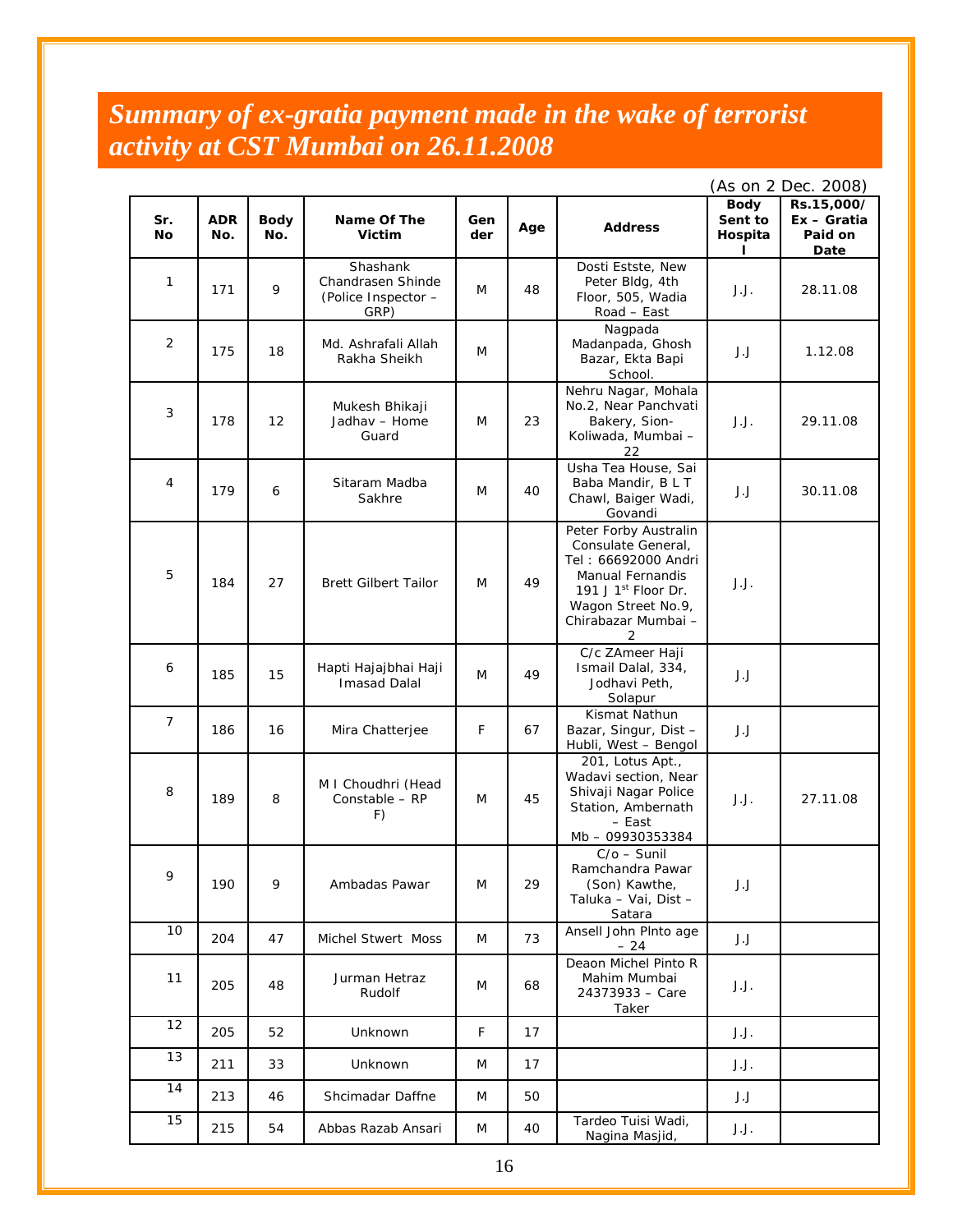|    |     |    |                                              |                                                                                                           |                                                                                                                                                              | Mobile No.<br>9702504046,<br>9870575097,<br>9870074258                                                                 |          |          |
|----|-----|----|----------------------------------------------|-----------------------------------------------------------------------------------------------------------|--------------------------------------------------------------------------------------------------------------------------------------------------------------|------------------------------------------------------------------------------------------------------------------------|----------|----------|
| 16 | 216 | 58 | Unknown                                      | M                                                                                                         | 17                                                                                                                                                           |                                                                                                                        |          |          |
| 17 | 220 | 51 | Rakhila Abbas Ansari                         | F                                                                                                         | Tardeo Tuisi Wadi,<br>Nagina Masjid,<br>Mobile No.<br>40<br>9702504046,<br>9870575097,<br>9870074258                                                         |                                                                                                                        | J.J      |          |
| 18 | 223 | 60 | Millu Asrani                                 | F                                                                                                         | 26                                                                                                                                                           | R. T. 290/R.S.C.30<br>Charkop Kandivali<br>Mobile<br>No.9867047592                                                     | Sion     | 29.11.08 |
| 19 | 224 | 61 | Mohd. Illias Ansari                          | Tardeo Tulsi Wadi,<br>Nagina Masjid,<br>Mobile $-$<br>M<br>40<br>9702504046,<br>9870575097,<br>9870074258 |                                                                                                                                                              | J.J                                                                                                                    | 29.11.08 |          |
| 20 | 225 |    | Mastan Munir<br>Kurreshi                     |                                                                                                           | Tausik Mastan<br>Kureshi, Lallubhai<br>Compound,<br>Hiranandani,<br>Govandi, Mumbai -<br>43                                                                  |                                                                                                                        | J.J.     | 28.11.08 |
| 21 | 174 | 13 | Amina Hamid Sheikh                           | F                                                                                                         | C/o Noorjahan Abdul<br>Rashid Sheikh, Room<br>No.920951, Malapali,<br>Mujahid Nagar, Dist<br>38<br>- Nizamabad,<br>Andhra Pradesh<br>Mobile -<br>09704580940 |                                                                                                                        | Kem      | 28.11.08 |
| 22 | 187 | 25 | Shirish Sawla Chari                          | M                                                                                                         | 44                                                                                                                                                           | C/o Hemant Sawla<br>Chari, A-ward,<br>Sambhaji Nagar,<br><b>Western Express</b><br>Highway, Vile Parle,<br>Mumbai - 99 | Kem      | 29.11.08 |
| 23 | 191 | 36 | Unknown                                      | M                                                                                                         | 35                                                                                                                                                           |                                                                                                                        | Kem      |          |
| 24 | 192 | 22 | Deepali Janarden<br>Chitekar                 | F                                                                                                         | $10$                                                                                                                                                         | Aasola Jahangir,<br>Borkewadi Bawra,<br>Taluka - Devulgaon<br>Raja, Dist-<br>Buldhana, Mob-<br>09930655120             | Kem      | 28.11.08 |
| 25 | 193 | 23 | Raju Janardan<br>Chitekar                    | M                                                                                                         | 8                                                                                                                                                            | Aasola Jahangir,<br>Borkewadi Bawra,<br>Taluka - Devulgaon<br>Raja, Dist-<br>Buldhana, Mob-<br>09930655120             | Kem      | 28.11.08 |
| 26 | 194 | 21 | Aditya Ashok Yadav                           | M                                                                                                         | 4                                                                                                                                                            | Dayanand Kirana<br>Stores, Ganesh<br>Nagar, Rani<br>Shirgaon Road,<br>Tarapur - Bhoiser                                | Kem      | 29.11.08 |
| 27 | 195 | 14 | Hajibul Rehman<br>Faijuddin Rehman<br>Sheikh | M                                                                                                         | 17                                                                                                                                                           | North<br>Mohammadpur,<br>Jagdishpur, PS -<br>Karandigi, Dist-<br>North Dinajpur, West<br>Bengal, Mob-                  | Kem      | 28.11.08 |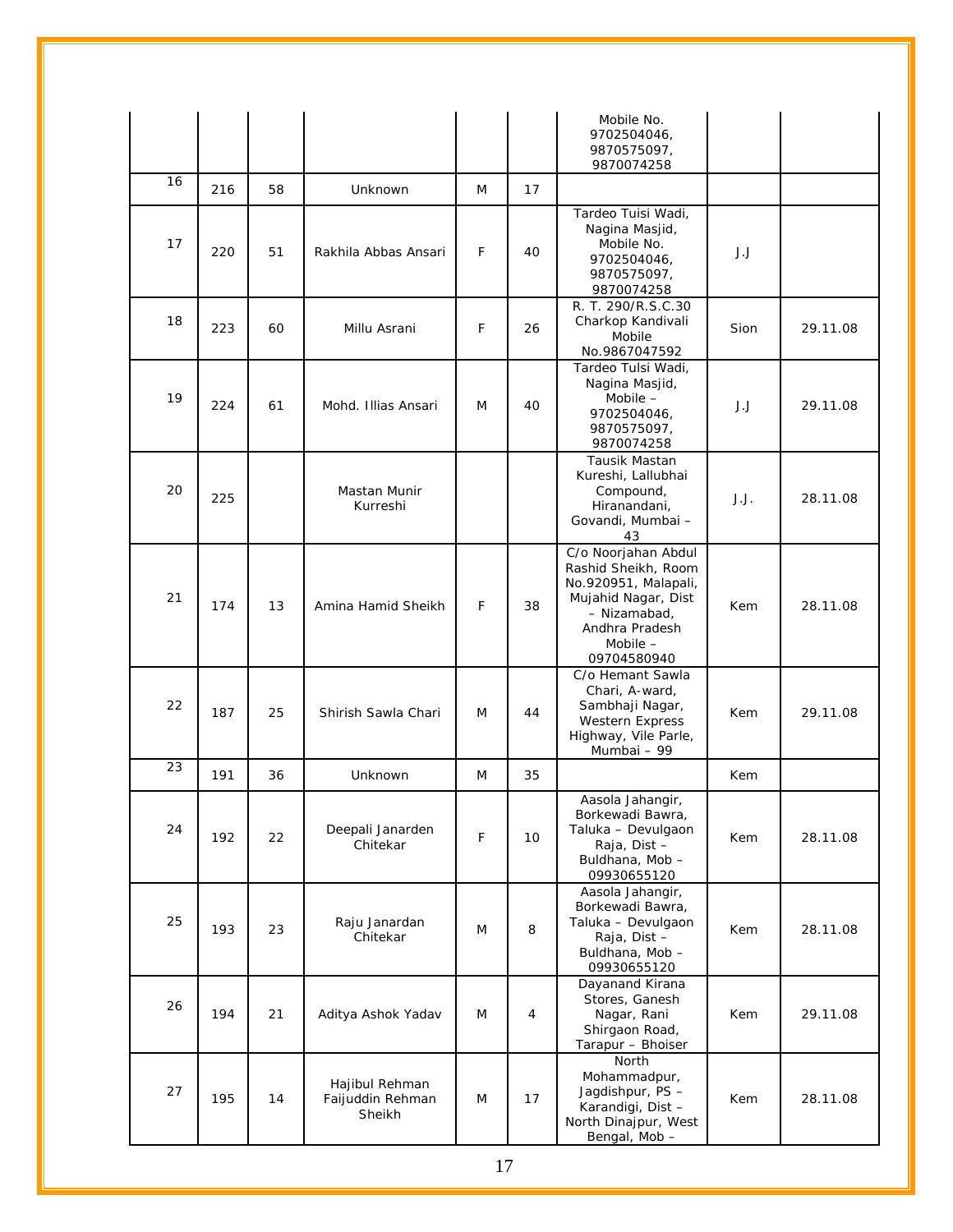|    |     |    |                                                      |   |                                                                                                    | 09933033929,<br>09969673564                                                                                                |            |           |
|----|-----|----|------------------------------------------------------|---|----------------------------------------------------------------------------------------------------|----------------------------------------------------------------------------------------------------------------------------|------------|-----------|
| 28 | 200 | 40 | Sarfaraz Salauddin<br>Ansari                         | M | 17                                                                                                 | Tardeo Tuisi Wadi,<br>Nagina Masjid,<br>Mobile No.<br>9702504046,<br>9870575097,<br>9870074258                             | Kem        | 29.11.08  |
| 29 | 201 | 45 | Ayub Yakub Qureshi<br>(Fitter, C & W, NGP -<br>Ajni) | M | Qureshi Mohallah,<br>Near Rehmaniya<br>51<br>Masjid, Pulbail,<br>Wardha, Mob -<br>09371459953      |                                                                                                                            | Kem        | 28.11.08  |
| 30 | 202 | 38 | Afrin Sahbaz<br>Kurreshi                             | F | Room No.67, Gate<br>No.18, Garib Nagar,<br>6<br>Behram Pada,<br>Bandra - East,<br>Mumbai - 400 051 |                                                                                                                            | Kem        | 29.11.08  |
| 31 | 203 | 42 | Unknown                                              | M | 35                                                                                                 |                                                                                                                            | <b>Kem</b> |           |
| 32 | 214 | 49 | Mohd. Mukhtar Malik                                  | M | 45                                                                                                 | Sakinaka, Kharani<br>Road, Bhandu<br>Compound, Hari<br>Manzil, Andheri Kurla<br>Road, Mob-<br>09987891847,<br>09835271548  | Kem        | 28.11.08  |
| 33 | 217 | 57 | Sheshabai Baburao<br>Kharatmol                       | F | 65                                                                                                 | Sayyed Baba Miya<br>Chawl, Indira Nagar,<br>Jari Mari, Kurla,<br>Mumbai - 400 072<br>Mob.No.<br>09324561306 -<br>Mr.Vankat | Kem        | 29.11.08  |
| 34 | 218 | 50 | Narul Islam<br>Azharmullah                           | M | 31                                                                                                 | Dockyard Road,<br>Infront of BPT<br>Colony Zopadpatti,<br>Room No.88, Below<br>the Brige                                   | Kem        | 29.11.08  |
| 35 | 221 |    | Nitish Vijay Kumar<br>Sharma                         | M | 16                                                                                                 | P/42/6, Defence<br>Colony, SPDC,<br>Mankhurd, Mumbai -<br>400 088, Mob -<br>9869229526                                     | J.J.       | 30.11.08  |
| 36 | 222 | 65 | Fatima B Rehmat<br>Sheikh                            | F | 65                                                                                                 | Shantaram Patil<br>School, Yadav<br>Nagar, Mohane,<br>Ambivali                                                             | Kem        |           |
| 37 | 219 | 43 | Murugan                                              | M | 55                                                                                                 | 27/7, Vinayagar<br>Street, Thiruvidam<br>Code, Dist.<br>Kanyakumari, Tamil<br>Nadu - 629174                                |            | 29.11.08  |
| 38 | 182 | 11 | Vinod Madanlal<br>Gupta                              | M | 36                                                                                                 | Sainagar Besides<br>Bldg. No.3/4,<br>Pantnagar,<br><b>Ghatkopar East</b>                                                   | Nair       | 28.11.078 |
| 39 | 183 | 10 | Sunil A Thakrey                                      | M | Pandhari Patil Chawl,<br>Kolegaon, Dombivali<br>30<br>East                                         |                                                                                                                            | Nair       | 29.11.08  |
| 40 | 188 | 24 | Sushil Kumar<br>Sharma (ACTI -<br>Centrail Railway)  | M | 48                                                                                                 | 5/6 Pink Palace<br>Society, Santoshi<br>Mata Mandir Road,<br>Kalyan West                                                   | Nair       | 28.11.08  |
| 41 | 196 | 37 | Prakash Janav<br>Mandal                              | M | 36                                                                                                 | Blok No.7 Room<br>No.5, New Transit<br>Camp, Sion -                                                                        | Nair       | 01.12.08  |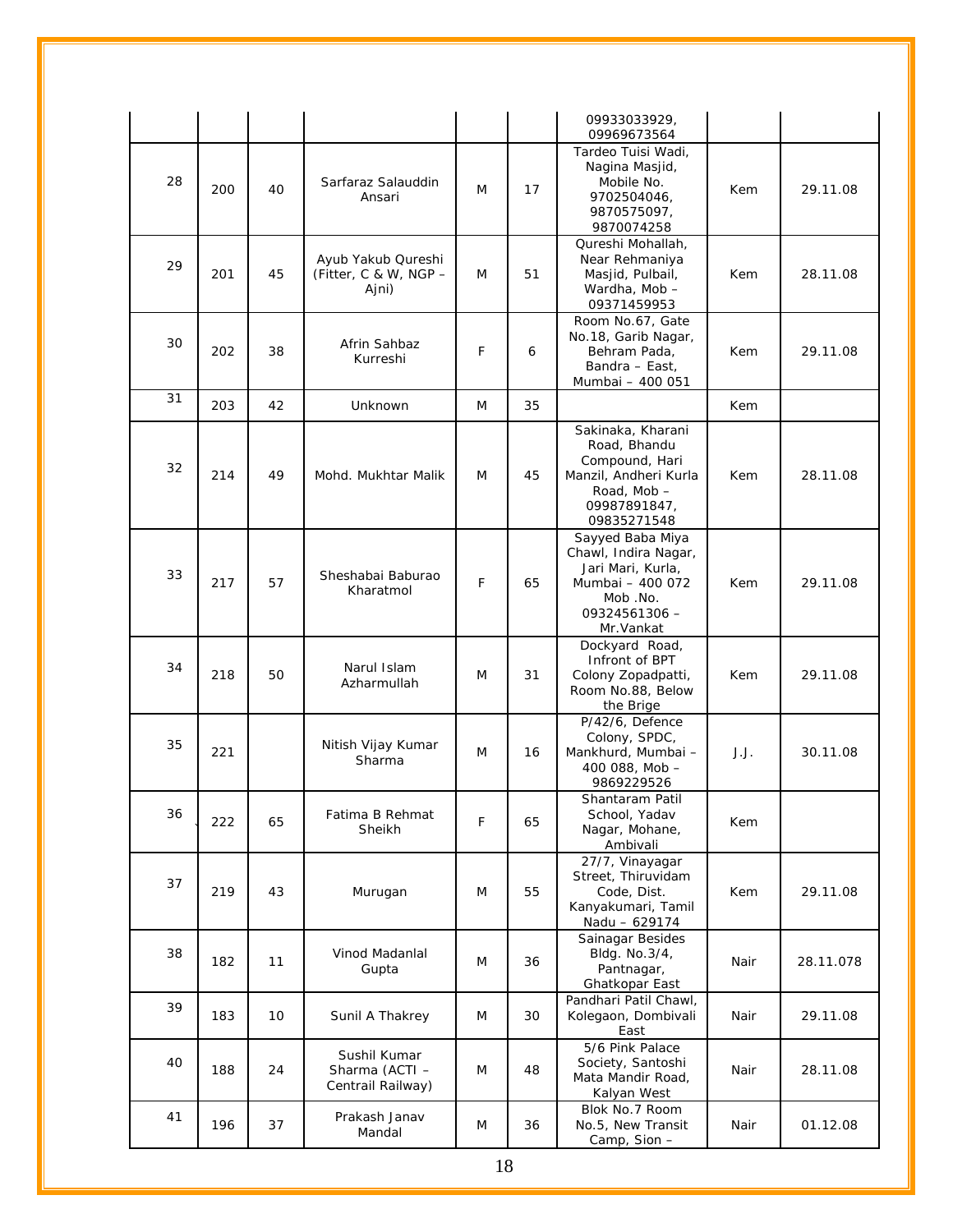|    |     |                |                                                            |    |                                                                              | Dharavi, Row - D                                                                                                                  |               |          |
|----|-----|----------------|------------------------------------------------------------|----|------------------------------------------------------------------------------|-----------------------------------------------------------------------------------------------------------------------------------|---------------|----------|
| 42 | 198 | 29             | Harika Lalji Solanki<br>(Safaiwali - CSTM)                 | F  | 55                                                                           | Central Railwy<br>Mahalakshmi Chawl,<br>Room No.55, Wadi<br>Bunder No.9                                                           | Nair          | 28.11.08 |
| 43 | 199 | 39             | Mohd. Amanat Md.<br>Ali                                    | M  | 21                                                                           | Mohd. Firazulali,<br>Near Kalpana Hotel,<br>Bombay Central,<br>Gram Post -<br>Machuar, Manihari,<br>Jinktotar, Bihar              | Nair          | 01.12.08 |
| 44 | 207 | 35             | Chandulal Kashinath<br>Tandel, A H Weelar<br>(Vendor) CSTM | M  | 50                                                                           | A/3111, Mandar<br>Deep Bldg., Phool<br>Pada Road, Besides<br>Ice Factory, Vihar<br>(East)                                         | Nair          | 28.11.08 |
| 45 | 208 | 30             | <b>Unknown</b>                                             | M  | 25                                                                           |                                                                                                                                   | Nair          |          |
| 46 | 209 | 31             | Md. Hussain                                                | M  | 27                                                                           | Fulwari Sharrif, Khali<br>Pura, Patna - 1                                                                                         | Nair          | 01.12.08 |
| 47 | 210 | 32             | Murtuza Ansari<br>Salauddin                                | M  | 17                                                                           | Tardeo Tuisi Wadi,<br>Nagina Masjid,<br>Mobile No.<br>9702504046,<br>9870575097,<br>9870074258                                    | Nair          | 29.11.08 |
| 48 | 197 | 28             | <b>Unknown</b>                                             | M  | 25                                                                           |                                                                                                                                   | Nair          |          |
| 49 | 212 | 34             | Md. Arif Mohd. Islam                                       | M  | 27                                                                           | Tardeo Tuisi Wadi,<br>Nagina Masjid,<br>Mobile No.<br>9702504046,<br>9870575097,<br>9870074258                                    | Nair          | 29.11.08 |
| 50 | 176 | 4              | Ajij Nabilal Rampure                                       | M  | 55                                                                           | S/O Samir Abdul<br>Aziz Rampure, At<br>Post $-333$ , Jod<br>Bhavi Peth, Solapur,<br>$Mob -$<br>09922398876,<br>09922367931        | St.Georg<br>e |          |
| 51 | 177 | 20             | Akash Yadav                                                | M  | 5                                                                            | S/O Akhilesh Yadav,<br>$(PNR -$<br>8516459165), C/o<br>Joginder Yadav Mob<br>$-9974543330$                                        | St.<br>George | 29.11.08 |
| 52 | 181 | 26             | Mishrilal Maura                                            | M  | 40                                                                           | Ganesh Nagar, Room<br>No. B/12, Behind<br>Saibaba Mandir,<br>Near Tata Power,<br>Borivali West                                    | St.Georg<br>е | 02.12.08 |
| 53 | 180 | $\overline{7}$ | Rahamtullah Ibrahim                                        | M  | 50                                                                           | Indira Panchsheel,<br>Balaji Line Depot,<br>Chembur $-71$                                                                         | J.J           |          |
| 54 | 228 |                | Upendra Yadav                                              | M  | Village and Post<br>Paswan, Tehsil-<br>35<br>Zakharia, Dist-<br>Ghajipur, UP |                                                                                                                                   | J.J           | 30.11.08 |
| 55 | 229 |                | Unknown                                                    | M  | 345                                                                          |                                                                                                                                   | J.J           |          |
| 56 | 230 |                | Poonam Bharat<br>Navadia                                   | F  | 21                                                                           | Sant Janaram Bapu<br>Nagar, Room<br>No.365, Wadiv Road,<br>Dist - Thane, C/o<br>Shyam Dharamsingh<br>Navadia, Mob-<br>09730359545 | J.J           |          |
|    |     |                |                                                            | 19 |                                                                              |                                                                                                                                   |               |          |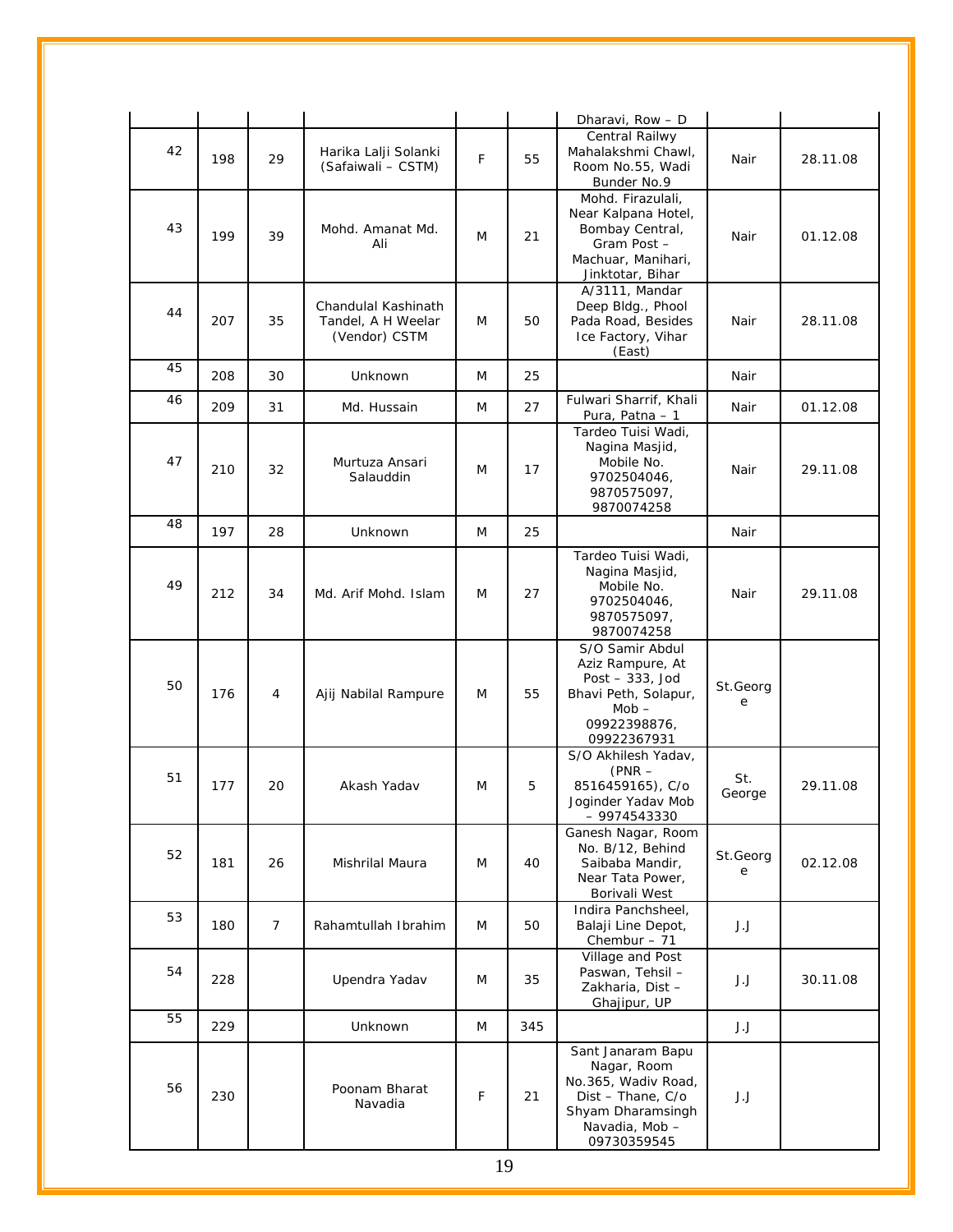## *Hospital-wise Summarise Data of the Victims*

|                                |                | <b>Public</b>  |                | police         |    | Foreigner      |           | Home<br><b>Guard</b> |                  | <b>NSG</b>  |                  | <b>Terrorist</b> |                | <b>Total</b>                                                                               |
|--------------------------------|----------------|----------------|----------------|----------------|----|----------------|-----------|----------------------|------------------|-------------|------------------|------------------|----------------|--------------------------------------------------------------------------------------------|
| <b>Hospital</b>                |                |                |                |                |    |                |           |                      |                  |             |                  |                  |                | Dead Injured Dead Injured Dead Injured Dead Injured Dead Injured Dead Injured Dead Injured |
| J.J. Hospital                  | 66             | 135            | 15             | 6              | 23 | $\mathbf 1$    | 1         | $\overline{2}$       | $\overline{2}$   | $\mathbf 0$ | 6                | $\mathbf 0$      | 113            | 144                                                                                        |
| St. George                     | 12             | 12             | $\overline{0}$ | $\mathbf 0$    | 0  | 0              | 0         | $\mathbf 0$          | 0                | 0           | $\mathbf 0$      | $\overline{0}$   | 12             | 12                                                                                         |
| GT                             | $\overline{7}$ | 22             | $\overline{0}$ | $\mathbf 0$    | 0  | 0              | 0         | $\overline{0}$       | $\mathbf 0$      | 0           | $\overline{0}$   | $\overline{0}$   | $\overline{7}$ | 22                                                                                         |
| <b>Breech Candy</b>            | 0              | 6              | $\overline{0}$ | $\overline{2}$ | 1  | $\mathbf 0$    | 0         | $\mathbf 0$          | $\mathbf 0$      | 0           | $\overline{0}$   | $\mathbf 0$      | 1              | 8                                                                                          |
| Juslok                         | 0              | 5              | $\mathbf 0$    | 1              | 0  | 3              | 0         | $\mathbf 0$          | 0                | 0           | 0                | $\mathbf 0$      | $\mathbf 0$    | $\boldsymbol{9}$                                                                           |
| Parsi                          | 0              | 1              | $\overline{0}$ | $\mathbf 0$    | 0  | $\mathbf 0$    | 0         | $\mathbf 0$          | $\mathbf 0$      | 0           | $\mathbf 0$      | $\mathbf 0$      | $\mathbf 0$    | 1                                                                                          |
| Cumballa Hill                  | 0              | 1              | $\mathbf 0$    | $\mathbf 0$    | 0  | $\mathbf 0$    | 0         | $\mathbf 0$          | $\mathbf 0$      | 0           | $\mathbf 0$      | $\mathbf 0$      | $\mathbf 0$    | $\mathbf{1}$                                                                               |
| Saffee                         | 0              | 3              | $\overline{0}$ | $\mathbf 0$    | 0  | $\overline{2}$ | 0         | $\mathbf 0$          | 0                | 0           | 0                | $\overline{0}$   | $\mathbf 0$    | 5                                                                                          |
| K.E.M.                         | 15             | $\overline{4}$ | $\overline{0}$ | 1              | 0  | $\overline{0}$ | 0         | $\overline{0}$       | $\overline{0}$   | 0           | $\overline{0}$   | $\overline{0}$   | 15             | 5                                                                                          |
| Nair                           | 19             | $\overline{2}$ | $\overline{0}$ | $\mathbf 0$    | 0  | 0              | 0         | $\mathbf 0$          | $\mathbf 0$      | 0           | $\mathbf{1}$     | 1                | 20             | 3                                                                                          |
| Harkisandas                    | 0              | 1              | $\mathbf 0$    | 1              | 0  | 0              | 0         | $\mathbf 0$          | 0                | 0           | 0                | $\mathbf 0$      | $\mathbf 0$    | $\overline{\mathbf{2}}$                                                                    |
| Cooper                         | $\overline{2}$ | $\overline{2}$ | $\overline{0}$ | $\mathbf 0$    | 0  | 0              | 0         | $\mathbf 0$          | $\mathbf 0$      | 0           | $\mathbf 0$      | $\mathbf 0$      | $\mathbf 2$    | $\overline{\mathbf{2}}$                                                                    |
| Bombay<br>Hospital             | $\overline{7}$ | 61             | $\overline{0}$ | 15             | 4  | 14             | 0         | $\mathbf 0$          | 0                | 4           | $\overline{2}$   | 0                | 13             | 94                                                                                         |
| Dr. Ambedkar<br><b>Byculla</b> | 0              | 1              | $\mathbf 0$    | $\overline{2}$ | 0  | 0              | 0         | $\mathbf 0$          | 0                | 0           | 0                | $\mathbf 0$      | $\bf{0}$       | 3                                                                                          |
| Sion Hospital                  | 5              | $\mathbf 0$    | $\mathbf 0$    | $\mathbf 0$    | 0  | $\mathbf 0$    | $\pmb{0}$ | $\pmb{0}$            | $\mathsf 0$      | $\mathsf 0$ | $\boldsymbol{0}$ | $\mathsf 0$      | $5\phantom{a}$ | $\bf{0}$                                                                                   |
| Jagjivanram<br>Hospital        | $\overline{0}$ | $\mathbf{1}$   | $\mathbf 0$    | $\mathbf 0$    | 0  | $\mathbf 0$    | $\pmb{0}$ | $\pmb{0}$            | $\boldsymbol{0}$ | $\mathbf 0$ | $\boldsymbol{0}$ | $\boldsymbol{0}$ | $\pmb{0}$      | $\mathbf 1$                                                                                |
| <b>Total</b>                   | 133            | 257            | 15             | 28             | 28 | 20             | 1         | $\mathbf{2}$         | $\mathbf{2}$     | 4           | $\boldsymbol{9}$ | $\mathbf 1$      | 188            | 312                                                                                        |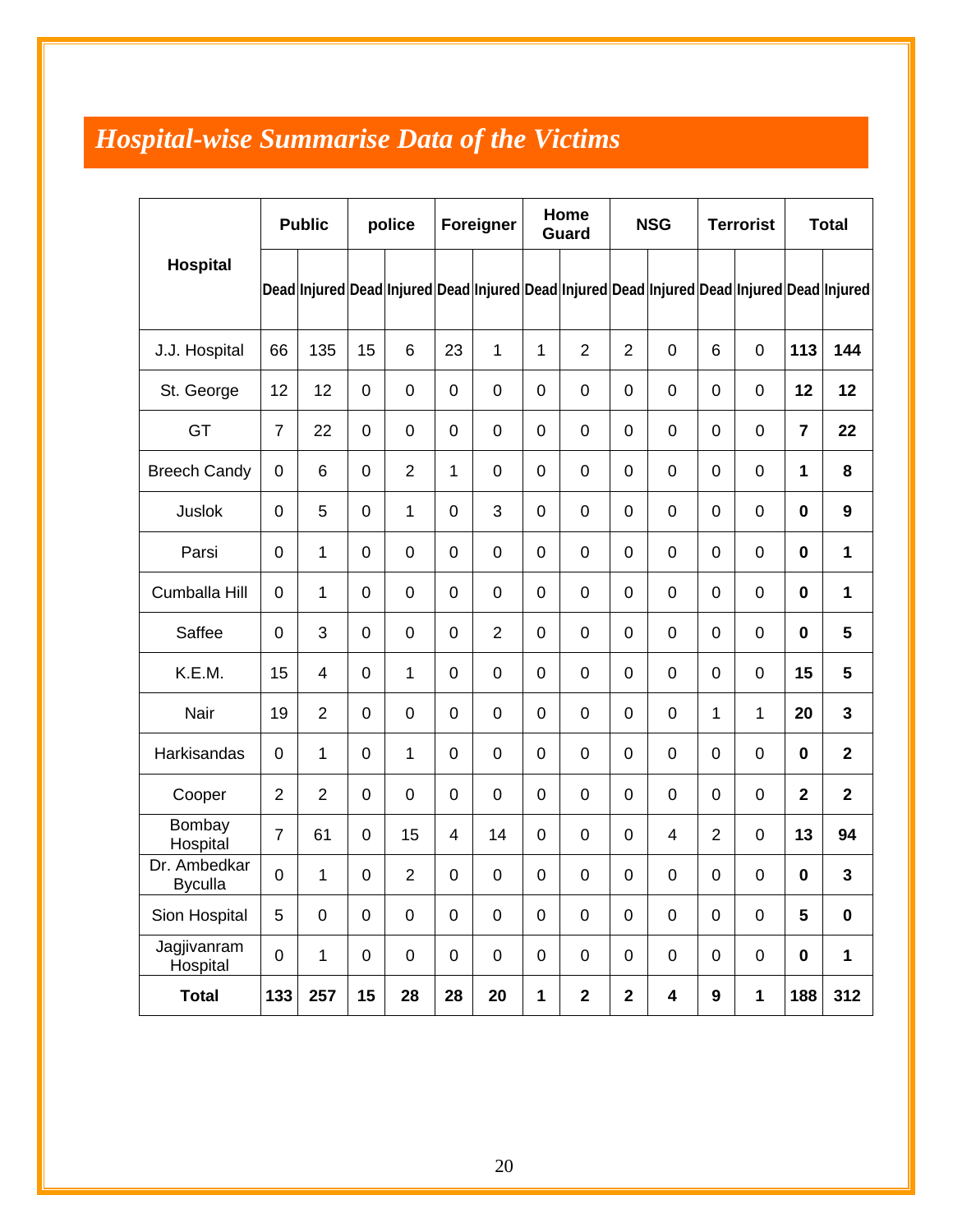## *Homage to the Martyrs* (Police- 13, Home Guard- 1, NSG- 2, SRP-1, RPF- 1)

| <b>Shri Hemant Karkare</b>                  | <b>Shri Ashok Kamte</b>                   |  |  |  |  |
|---------------------------------------------|-------------------------------------------|--|--|--|--|
| Joint Commissioner Of Police,               | <b>Additional Commissioner Of Police,</b> |  |  |  |  |
| A.T.S., Mumbai.                             | East Region, Mumbai.                      |  |  |  |  |
| 603, Ashirvad, Hindu Colony,                | Type 4, Bunglow No.7,                     |  |  |  |  |
| Dadar,                                      | Tata Residential Colony,                  |  |  |  |  |
| Mumbai.                                     | R.C.F. Chembur                            |  |  |  |  |
|                                             | Mumbai.                                   |  |  |  |  |
| Shri Vijay Salaskar                         | <b>Shri Shashank Shinde</b>               |  |  |  |  |
| Police Inspector,                           | Police Inspector,                         |  |  |  |  |
| Anti Extortion Cell, Mumbai.                | C.S.T. Railway Mumbai.                    |  |  |  |  |
| 601, Ahinsa Apt,                            | Doshi Estate, Doshi Jupiter               |  |  |  |  |
| Marve Road,                                 | B/506, Wadala,                            |  |  |  |  |
| Goregaon (W)                                | Mumbai                                    |  |  |  |  |
| Mumbai                                      |                                           |  |  |  |  |
| <b>Shri Prakash More</b>                    | Shri Baburao S. Dhurgude                  |  |  |  |  |
| Police Sub Inspector,                       | Police Sub Inspector,                     |  |  |  |  |
| <b>L.T.Marg Police Station</b>              | L.A.1, Naigaon                            |  |  |  |  |
| 5/18, Dindayal Nagar,                       | C/32, Shivade Police Quarter              |  |  |  |  |
| Navghar Road,                               | Shivadi,                                  |  |  |  |  |
| Mulund (E)                                  | Mumbai 2                                  |  |  |  |  |
| Mumbai                                      |                                           |  |  |  |  |
| <b>Shri A.R. Chitte</b>                     | Shri Vijay Khandekar                      |  |  |  |  |
| <b>Police Constable</b>                     | <b>Police Constable</b>                   |  |  |  |  |
| E/5/88, Mhada Police Quarter                | C/210, M.T. Nagpada,                      |  |  |  |  |
| P.M.G.P. Colony,                            | Sheferred Road,                           |  |  |  |  |
| Dharavi,                                    | Nagpada,                                  |  |  |  |  |
| Mumbai.                                     | Mumbai                                    |  |  |  |  |
| <b>Shri Balwant C. Bhosale</b>              | Shri Tukaram S. Ombale                    |  |  |  |  |
| <b>Asst. Police Sub Inspector</b>           | Asst. Police Sub Inspector,               |  |  |  |  |
| Naigaon Poloce Vasahat,                     | <b>D.B.Marg Police Station</b>            |  |  |  |  |
| Chawl No.8, Room No.7,                      | B/7/15, Worli Police Vasahat,             |  |  |  |  |
| Naigaon                                     | Sir Pochkhanwala Road,                    |  |  |  |  |
| Mumbai                                      | Worli                                     |  |  |  |  |
|                                             | Mumbai                                    |  |  |  |  |
| <b>Shri Yogesh Patil</b>                    | Shri Jayant H. Patil                      |  |  |  |  |
| <b>Police Constable</b>                     | <b>Police Constable</b>                   |  |  |  |  |
| Bldg No. 95, Room No. 1534 /KH              | S.B. Dhule Chawl,. Utkarsha Nagar,        |  |  |  |  |
| Officers Colony,                            | Jangal Mangal Road,                       |  |  |  |  |
| Near Birla Collage,                         | Bhandup (W)                               |  |  |  |  |
| Kalyan                                      | Mumbai                                    |  |  |  |  |
| <b>Shri Ambadas Pawar</b>                   | Shri M.C. Chaudhari                       |  |  |  |  |
| <b>Police Constable</b>                     | Police Head Constable, R.P.F.             |  |  |  |  |
| Room No.4, John D'Souza Chawl,              | Lotus Appt.                               |  |  |  |  |
| Shree Nagar, Behind Kamani Mill Chawl,      | Ambernath                                 |  |  |  |  |
| Sakinaka                                    |                                           |  |  |  |  |
| Mumbai 72                                   |                                           |  |  |  |  |
| Shri. Rahul S. Shinde                       | Shri. Mukesh B. Jadhav                    |  |  |  |  |
| Police Constable, S.R.P.F. Group X, Solapur | <b>Home Guard Constable</b>               |  |  |  |  |
| Major Sandip Unnikrushnan                   | Gajendra Singh                            |  |  |  |  |
| <b>NSG</b>                                  | <b>NSG</b>                                |  |  |  |  |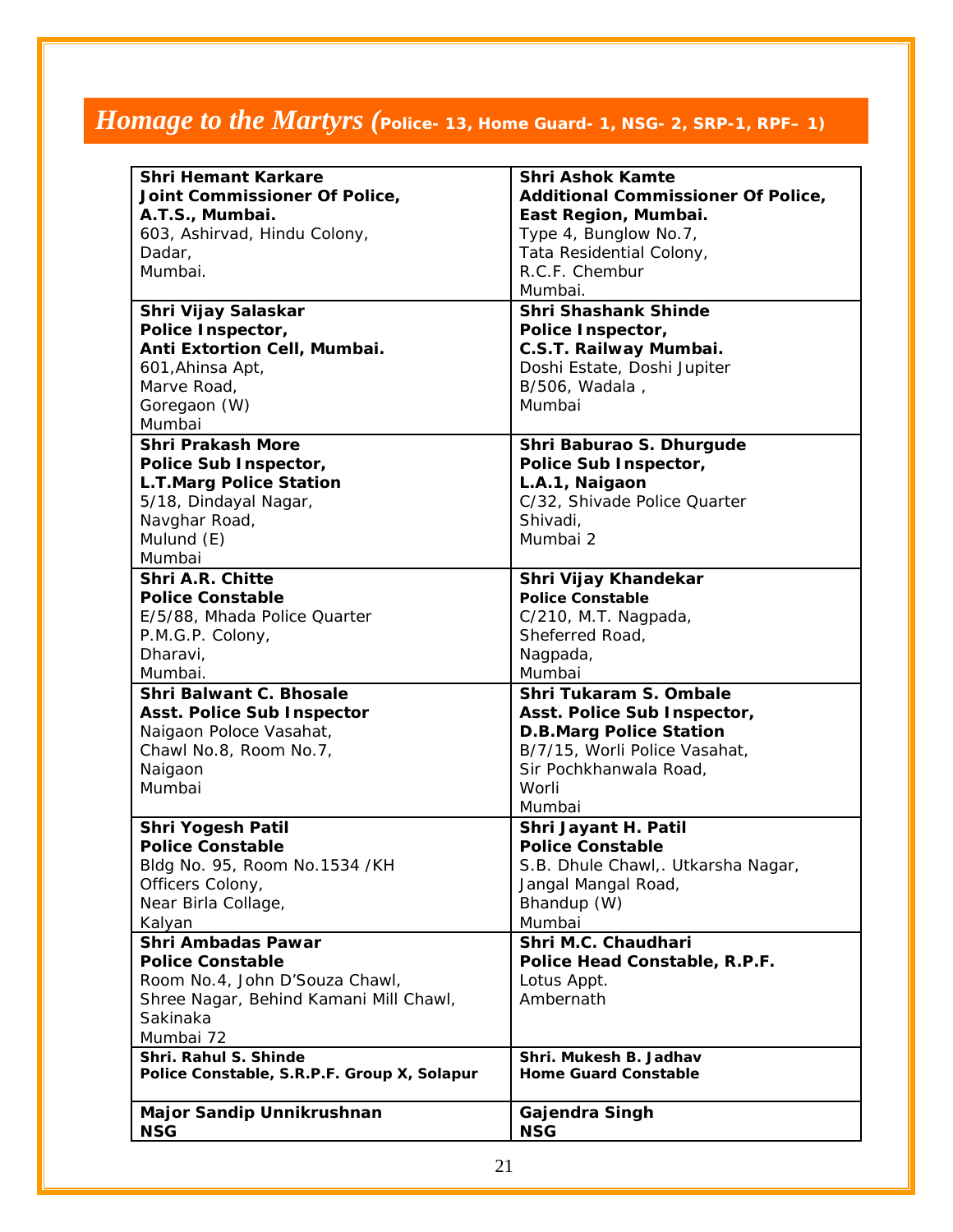## *List of Foreigners Dead*

| Sr<br>No       | <b>Name</b>                     | Age | M/F | <b>Country</b>   | <b>Hospital</b> |
|----------------|---------------------------------|-----|-----|------------------|-----------------|
| $\mathbf{1}$   | <b>Brett Gilbert Taylor</b>     | 49  | M   | Australia        | J. J.           |
| 2              | <b>Micheal Stuart Moss</b>      | 73  | M   | Canada           | J. J.           |
| 3              | Jugran Hedridge Rodolf          | 68  | M   | German           | J. J.           |
| 4              | <b>Stiff Dapane</b>             | 50  | M   | German           | J. J.           |
| 5              | <b>Elizabeth Russel</b>         | 23  | F   | Canada           | J. J.           |
| 6              | <b>Andes Daun Tevera</b>        | 73  | M   | <b>UK</b>        | J. J.           |
| $\overline{7}$ | T. Suda De lasi                 | 41  | M   | Japan            | J. J.           |
| 8              | Antinyo De Lourenza             | 62  | M   | Italian          | J. J.           |
| 9              | Giraha Kanmani Alias Jeena      | 27  | F   | Thailand         | J. J.           |
| 10             | <b>Allan Micheal Share</b>      | 58  | M   | American         | J. J.           |
| 11             | (Helen Kaloni) Naomileia Scherr | 25  | F   | American         | J. J.           |
| 12             | Lokyu Micheal Kudedan           | 35  | M   | Singapore        | J. J.           |
| 13             | Sandip Jaiswal                  | 32  | M   | America          | J. J.           |
| 14             | Ravaka Gabium Holtkey           | 28  | M   | <b>Israel</b>    | J. J.           |
| 15             | Rabai Grabial Voltasi           | 29  | M   | <b>Israel</b>    | J. J.           |
| 16             | <b>Ben Zian Shiroman</b>        | 28  | M   | <b>Israel</b>    | J. J.           |
| 17             | Douglas Jastin Markel           |     | M   | Australia        | J. J.           |
| 18             | <b>Chetilal Munish</b>          | 45  | M   | <b>Mauritius</b> | J. J.           |
| 19             | Jara Barbara                    |     | M   | Netherland       | J. J.           |
| 20             | <b>Tital Bom Aray</b>           | 45  | M   | <b>Israel</b>    | J. J.           |
| 21             | Nomi Rubi Niyom                 | 50  | F   | <b>USA</b>       | J. J.           |
| 22             | <b>Yokeved Mosho Worpaz</b>     | F   |     | <b>Israel</b>    | J. J.           |
| 23             | Hema Kashi Pillai               | F   |     | Malaysian        | J. J.           |
| 24             | <b>Burkeo Ralph</b>             | 51  | M   | German           | Sion            |
| 25             | Murad Amarsye                   | 49  | M   | French           | Sion            |
| 26             | Limya Amarsye                   | 42  | F   | French           | Sion            |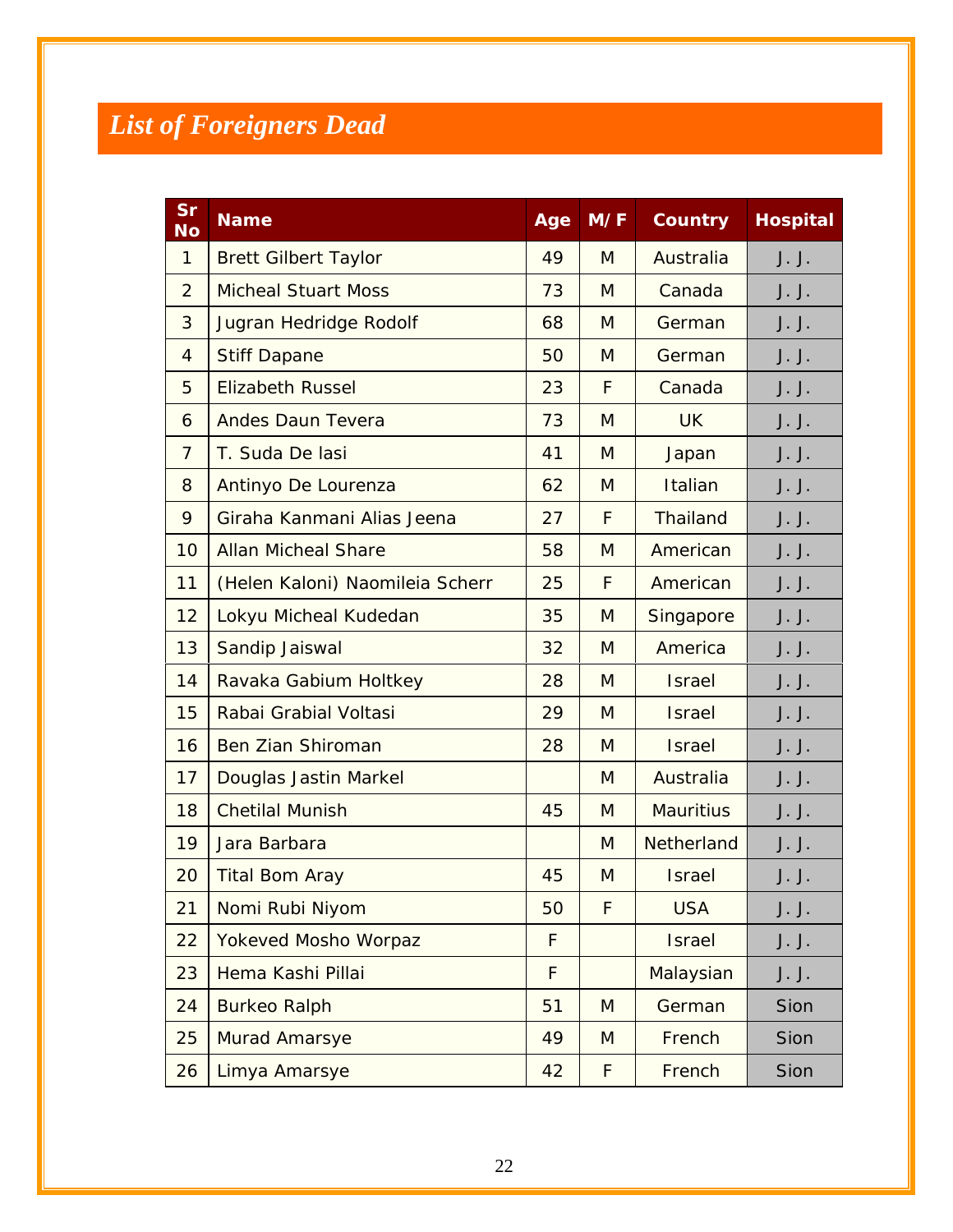## *List of Dead Victims*

| Sr.             | Name                               | Hospital    | 43 | Wilson Baburao Mandlik (M)     | JJ Hospital |
|-----------------|------------------------------------|-------------|----|--------------------------------|-------------|
| $\mathbf{1}$    | Hemant Karkare (M)                 | JJ Hospital | 44 | Mohd.Ilias Ansari (M)          | JJ Hospital |
| 2               | Ashokrao Kamthe (M)                | JJ Hospital | 45 | Kainad Naugar Kamrudin (M)     | JJ Hospital |
| 3               | Tukaram Ombale (M)                 | JJ Hospital | 46 | Andes Daun Tevera (M)          | JJ Hospital |
| 4               | Vijay Salaskar (M)                 | JJ Hospital | 47 | T. Suda De lasi (M)            | JJ Hospital |
| 5               | Arun Chite (M)                     | JJ Hospital | 48 | Farook Dinshaw Ihaliya (M)     | JJ Hospital |
| 6               | Mehenbi Salim Harharwala (F)       | JJ Hospital | 49 | Maibeb Vimanchandra (M)        | JJ Hospital |
| 7               | Salim Ali harharwala (M)           | JJ Hospital | 50 | Antinyo De Lourenza (M)        | JJ Hospital |
| 8               | Subhas Waghela (M)                 | JJ Hospital | 51 | Major Sandeep Unikrishnan (M)  | JJ Hospital |
| 9               | Paripasha Mehboob Alishaikh (M)    | JJ Hospital | 52 | Ami Vipinchandra Thakar (F)    | JJ Hospital |
| 10              | Shashank Shinde (M)                | JJ Hospital | 53 | Jordan Gracy Fernaandes (M)    | JJ Hospital |
| 11              | Prakash More (M)                   | JJ Hospital | 54 | Giraha Kanmani Alias Jeena (F) | JJ Hospital |
| 12              | Vijay Khandekar (M)                | JJ Hospital | 55 | Sunil Shewaty Parekh (M)       | JJ Hospital |
| 13              | M.L.Chaudhary (M)                  | JJ Hospital | 56 | Reshma Sunil Parekh (F)        | JJ Hospital |
| 14              | Baban Hugde (M)                    | JJ Hospital | 57 | Ajit Shrichand Chabaria (M)    | JJ Hospital |
| 15              | Ejaz Bhai Haji Dalal (M)           | JJ Hospital | 58 | Monica Ajit Chabaria (F)       | JJ Hospital |
| 16              | Rehimatulla (M)                    | JJ Hospital | 59 | Sanjay Vijay Agarwal (M)       | JJ Hospital |
| 17              | Jaywant Patil (M)                  | JJ Hospital | 60 | Rita Sanjay Agarwal (F)        | JJ Hospital |
| 18              | Yogesh Patil (M)                   | JJ Hospital | 61 | Rahul Subhas Shinde (M)        | JJ Hospital |
| 19              | Babusaheb Durgude (M)              | JJ Hospital | 62 | Harsha Mohit Hajrani (F)       | JJ Hospital |
| 20              | Ambadas Pawar (M)                  | JJ Hospital | 63 | Mohit Kanahya Hajrani (M)      | JJ Hospital |
| 21              | Babasaheb Bhosale (M)              | JJ Hospital | 64 | Allan Micheal Share (M)        | JJ Hospital |
| 22              | Sitaram Sakhare (M)                | JJ Hospital | 65 | Helen Kaloni (F)               | JJ Hospital |
| 23              | Mukesh jadhav (M)                  | JJ Hospital | 66 | Uma Govind Garg (F)            | JJ Hospital |
| 24              | Kamal Motwani (M)                  | JJ Hospital | 67 | Eklakh Ahmed Mushtak Ahmed (M) | JJ Hospital |
| 25              | Brett Gilbert Taylor (M)           | JJ Hospital | 68 | Pankaj Sonpat Shah (M)         | JJ Hospital |
| 26              | Mira M. Chaterjee (F)              | JJ Hospital | 69 | Ravidas V. (M)                 | JJ Hospital |
| 27              | Micheal Stuart Moss (M)            | JJ Hospital | 70 | Lokyu Micheal Kudedan (M)      | JJ Hospital |
| 28              | Ashfar Ali Shaikh (M)              | JJ Hospital | 71 | Hawaldar Gajendra Singh (M)    | JJ Hospital |
| 29              | Zarina Sasusdin Shaikh (F)         | JJ Hospital | 72 | Ashok Kapoor (M)               | JJ Hospital |
| 30 <sub>2</sub> | Fuchand Shriram Kishorbin (M)      | JJ Hospital | 73 | Anant Suryadat Bhatt (M)       | JJ Hospital |
| 31              | Nitesh Vijaykumar Sharma (M)       | JJ Hospital | 74 | Unknown (ADR 68/08) (M)        | JJ Hospital |
| 32              | Gaurav valchand jain (M)           | JJ Hospital | 75 | Rohinnbaji Malu (M)            | JJ Hospital |
| 33              | Maalesh manvendra Banerjee (M)     | JJ Hospital | 76 | Kannubhai Javeribhai Patel (M) | JJ Hospital |
| 34              | Jugran Hedridge Rodolf (M)         | JJ Hospital | 77 | Maksud Mubarakali Shaikh (M)   | JJ Hospital |
| 35              | Thomas Vargis (M)                  | JJ Hospital | 78 | Ravaka Gabium Holtkey (M)      | JJ Hospital |
| 36              | Sadanand Patil (M)                 | JJ Hospital | 79 | Rabai Grabial Voltasi (M)      | JJ Hospital |
| 37              | Stiff Dapane (M)                   | JJ Hospital | 80 | Unknown (ADR 71/08) (M)        | JJ Hospital |
| 38              | Unknown (foreign) (ADR 206/08) (F) | JJ Hospital | 81 | Unknown (ADR 72/08) (M)        | JJ Hospital |
| 39              | Nita Prakash Gaikwad (F)           | JJ Hospital | 82 | Feroz Jamil Ahmed Khan (M)     | JJ Hospital |
| 40              | Abbas Razaq Ansari (M)             | JJ Hospital | 83 | Ben Zian Shiroman (M)          | JJ Hospital |
| 41              | Rakila Abbas Ansari (F)            | JJ Hospital | 84 | Unknown (ADR 83/08) (M)        | JJ Hospital |
| 42              | Sarjerao Sadashiv Bhosale (M)      | JJ Hospital | 85 | Unknown (ADR 89/08) (M)        | JJ Hospital |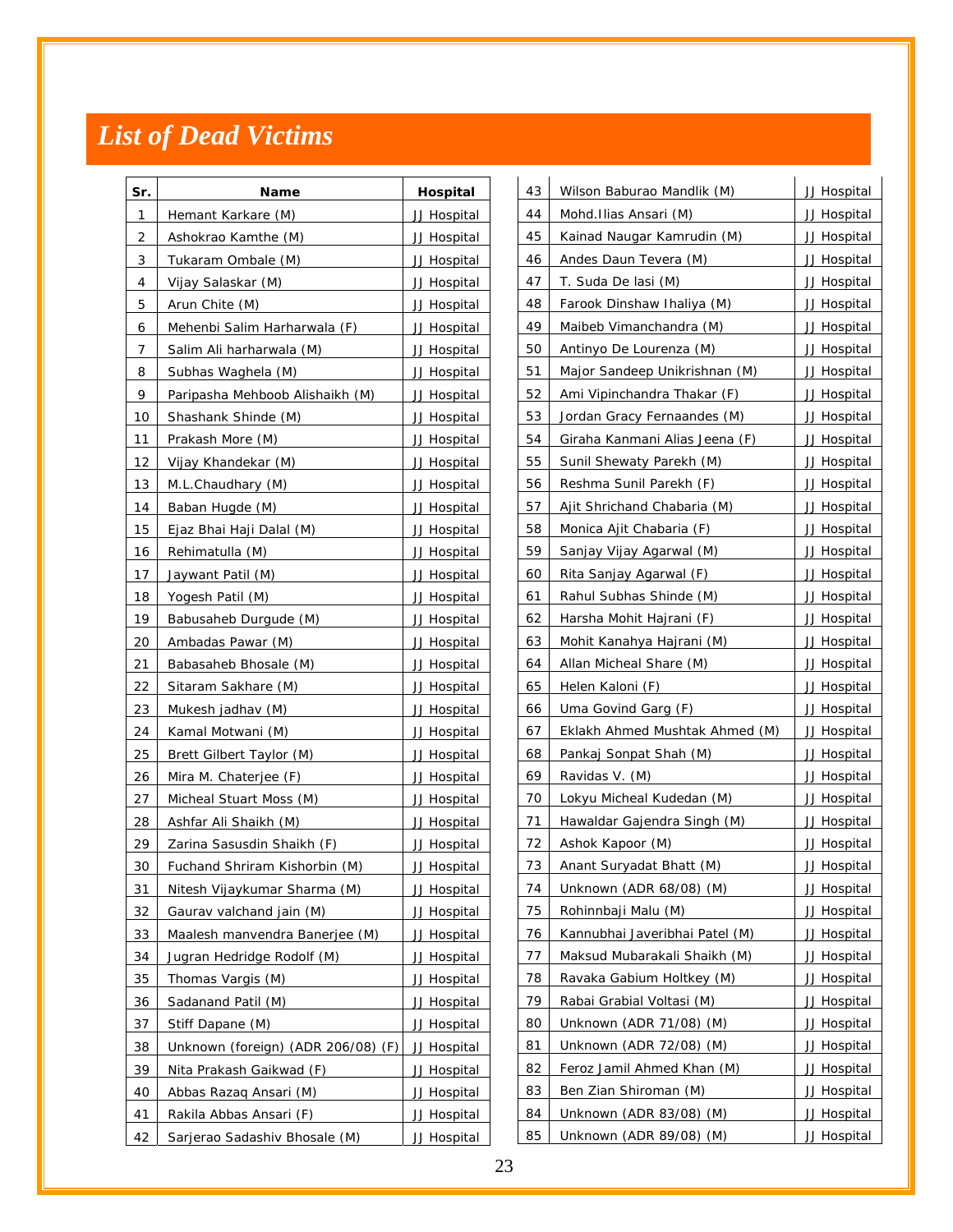| 86  | Chetilal Munish (M)                   | JJ Hospital |
|-----|---------------------------------------|-------------|
| 87  | Unknown(foreign) (ADR 91/08) (M)      | JJ Hospital |
| 88  | Tital Bom Aray (M)                    | JJ Hospital |
| 89  | Sabina Sahegal Saikia (TOI) (F)       | JJ Hospital |
| 90  | Uday Singh Kang (M)                   | JJ Hospital |
| 91  | Nitu singh Kang (M)                   | JJ Hospital |
| 92  | Samar singh Kang (F)                  | JJ Hospital |
| 93  | Nomi Rubi Niyom (F)                   | JJ Hospital |
| 94  | Mrs. Yokeved Mosho Worpaz (F)         | JJ Hospital |
| 95  | Hema Kashi Pillai (F)                 | JJ Hospital |
| 96  | Shri Rajiv Saraswat (M)               | JJ Hospital |
| 97  | Unknown (ADR 85/08) (M)               | JJ Hospital |
| 98  | Unknown (ADR 84/08) (M)               | JJ Hospital |
| 99  | Unknown (ADR 97/08) (M)               | JJ Hospital |
| 100 | Unknown (ADR 92/08) (M)               | JJ Hospital |
| 101 | Unknown (ADR 93/08) (M)               | JJ Hospital |
| 102 | Shankar Jaywant Chemburkar (M)        | JJ Hospital |
| 103 | Mastan Munir Qureshi (F)              | JJ Hospital |
| 104 | Gautam Devising Gosai (M)             | JJ Hospital |
| 105 | Rima Mohd. Sheikh (M)                 | JJ Hospital |
| 106 | Anil Prabhu (M)                       | JJ Hospital |
| 107 | Upendra Yadav (M)                     | JJ Hospital |
| 108 | Unknown (Injured died in Hospital)    | JJ Hospital |
| 109 | Poonam Nawadiya (F)                   | JJ Hospital |
| 110 | Aziz Nabillal Rampure (55) M          | St.George's |
| 111 | Akash Akhilesh Yadav (6) M            | St.George's |
| 112 | Shoeb Ahmed Shaikh (30) M             | St.George's |
| 113 | Misarilal Morya (40) M                | St.George's |
| 114 | Shabuddin S. Khan (35) M              | St.George's |
| 115 | Harishbhai D. Goyal (25) M            | St.George's |
| 116 | Jahir Sayyed Nasir Ali (Matin) (25) M | St.George's |
| 117 | Afrin Shadab Kureshi (6) F            | K.E.M.      |
| 118 | Aminabai Hamid Sheikh (20) F          | K.E.M.      |
| 119 | Shirish Savalochani (44) M            | K.E.M.      |
| 120 | Mohd. Mukhtar Malik (45) M            | K.E.M.      |
| 121 | Noorul Islam Azahar (31) M            | K.E.M. I    |
| 122 | Shashibai Baburao Kharatmal 65) F     | K.E.M.      |
| 123 | Unknown (35) M                        | K.E.M.      |
| 124 | Sarfaraz Ansari 17) M                 | K.E.M.      |
| 125 | Unknown (51) M                        | K.E.M.      |
| 126 | Unknown (50) M                        | K.E.M.      |
| 127 | Unknown (35) M                        | K.E.M.      |
| 128 | Deepali J. Chitalekar (9) F           | K.E.M.      |
| 129 | Raju J. Chitalekar (8) M              | K.E.M.      |
|     |                                       |             |

| 131         | Aditya Yadav (4) M                        | K.E.M.       |  |  |
|-------------|-------------------------------------------|--------------|--|--|
| 132         | Vinod Madanlal Gupta (36) M               | Nair         |  |  |
| 133         | Arkha Lalji Solanki (Hirabai) F           | Nair         |  |  |
| 134         | Sushilkumar V. Sharma (48) M              | Nair         |  |  |
| 135         | Sunil Ashok Thakare (30) M                | Nair         |  |  |
| 136         | Hidaytullah Anwar Kazi (23) M             | Nair         |  |  |
| 137         | Prakash Jayant Mandal (26) M              | Nair         |  |  |
| 138         | Chandulal Kashinath Tandel (50) M<br>Nair |              |  |  |
| 139         | Amant Mohd. Ali (21) M                    | Nair         |  |  |
| 140         | Vijay Anant Banja (Baug) (48) M           | Nair         |  |  |
| 141         | Gunjan V. Narang (35) M                   | Nair         |  |  |
| 142         | Arband Rego Moris (23) M                  | Nair         |  |  |
| 143         | Abu Ismail (25) M                         | Nair         |  |  |
| 144         | Vishwanath Narang (55) M                  | Nair         |  |  |
| 145         | Murtuza Ansari M                          | Nair         |  |  |
| 146         | Neelam Narang (52) F                      | Nair         |  |  |
| 147         | Arif Ansari (Mohmmad Arif) (40) M         | Nair         |  |  |
| 148         | Unknown M                                 | Nair         |  |  |
| 149         | Unknown M                                 | Nair         |  |  |
| 150         | Unknown M                                 | Nair         |  |  |
| 151         | Unknown M<br>Nair                         |              |  |  |
| 152         | Burkeo Ralph (51) M                       | Sion         |  |  |
| 153         | Rupinder Singh Randhava (55) F<br>Sion    |              |  |  |
| 154         | Martis Pausin (50) F                      | Sion         |  |  |
| 155         | Rehmatulla Shoukat Ali (43) M             | Sion         |  |  |
| 156         | Ravi Jagan Kuwar (32) M                   | Sion         |  |  |
| 157         | Mithun Arjun Asrani (26) F                | Sion         |  |  |
| 158         | Murad Amarsye (49) M                      | Sion         |  |  |
| 159         | Limya Amarsye (42) F                      | Sion         |  |  |
| 160         | Unknown (65) F                            | Sion         |  |  |
| 161         | Unknown (65) M                            | Sion         |  |  |
| 162         | Laxman Narayan Goyal (57) M               | Cooper       |  |  |
| 163         | Mohmad Umar Abdul Khalid (20) M           | Cooper       |  |  |
| 164         | Unknown (Mutilated Body) - -              | Cooper       |  |  |
| 165         | Sanjay Sambhaji Surve(42) M               | G. T.        |  |  |
| 166         | P. K. Gopalmkrishna (45) M                | G. T.        |  |  |
| 167         | Thakur Budha Waghela (33) M               | G. T.        |  |  |
| 168         | Jasmin Kalu Burmin (21) F                 | G. T.        |  |  |
| <u> 169</u> | Bhagvan Shinde (45) M                     | <u>G. T.</u> |  |  |
| 170         | Shivkumar Gupta (38) M                    | G. T.        |  |  |
| 171         | Bhanudev Narkar (45) M                    | G. T.        |  |  |
| 172         |                                           |              |  |  |
| 173         |                                           |              |  |  |
| 174         |                                           |              |  |  |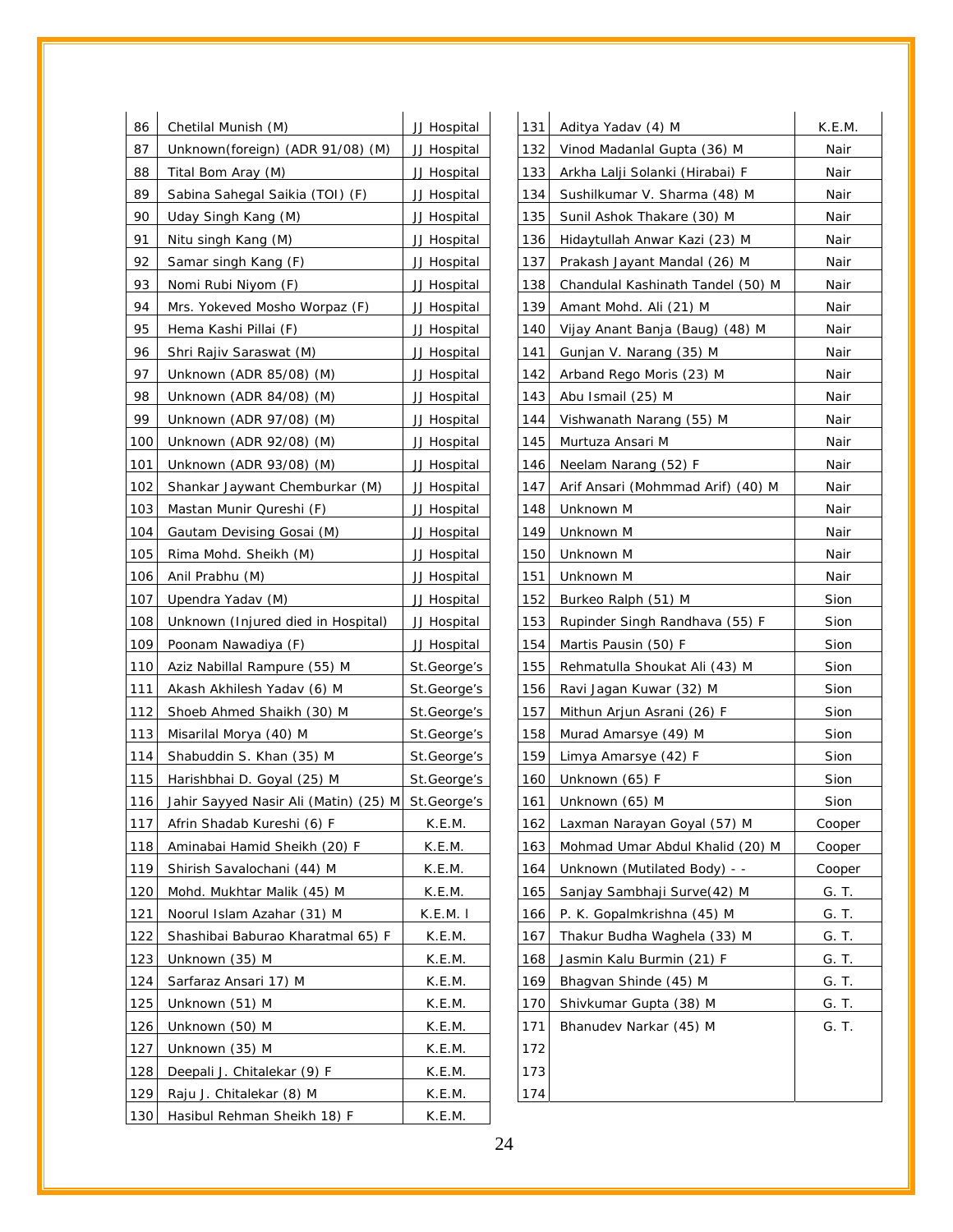## *List of Injured Victims*

| Sr. | <b>Name</b>                                           | Hospital              |    | 45 Mumtaj Khan (28) M                              | J. J. HOSPITAL        |
|-----|-------------------------------------------------------|-----------------------|----|----------------------------------------------------|-----------------------|
| 1   | Siddhig Firoz Sheikh (29) M                           | J. J. HOSPITAL        |    | 46 Rehamat Ali sheikh (17) M                       | J. J. HOSPITAL        |
| 2   | Rajenda Pd Ramchand Morya (20) M J. J. HOSPITAL       |                       | 47 | SurendraKumar Kanogiya (35) M                      | J. J. HOSPITAL        |
| 3   | Heena sheikh (16) F                                   | J. J. HOSPITAL        |    | 48 Alok Gupta (20) M                               | J. J. HOSPITAL        |
| 4   | Shabira Majid Khan (40) F                             | J. J. HOSPITAL        |    | 49 Unknown (35) M                                  | J. J. HOSPITAL        |
| 5   | Sanju Husaln Bhapade (15) M                           | J. J. HOSPITAL        |    | 50 Sarikha Upadhya (32) F                          | J. J. HOSPITAL        |
| 6   | Muktar Sheikh (45) M                                  | J. J. HOSPITAL        | 51 | Idiraj Louis (40) M                                | J. J. HOSPITAL        |
| 7   | Abdul Razak (22) M                                    | J. J. HOSPITAL        | 52 | Lalji Pande (40) M                                 | J. J. HOSPITAL        |
| 8   | Farookin Nasirudin Khaliludin (53) M   J. J. HOSPITAL |                       |    | 53 Habibul Rahaman Khan (30) M                     | J. J. HOSPITAL        |
| 9   | Adhikrao Kale (38) M                                  | J. J. HOSPITAL        | 54 | Vishshwer Shusupal Pachare (22) M   J. J. HOSPITAL |                       |
|     | 10 Anand Bhimraya Arjungi (32) M                      | J. J. HOSPITAL        |    | 55 Afroz Abbas Ansari (13) M                       | J. J. HOSPITAL        |
| 11  | Tejas Arjungi (3) M                                   | J. J. HOSPITAL        | 56 | Ilbrahim Abdul Rehaman (45) M                      | J. J. HOSPITAL        |
| 12  | Santosh Yadav (23) M                                  | J. J. HOSPITAL        | 57 | Vibhasingh (38) F                                  | J. J. HOSPITAL        |
| 13  | Manoj Phulchand Kanojiya (22) M                       | J. J. HOSPITAL        |    | 58 Bajrangi Prajapati Jaykaran (50) M              | J. J. HOSPITAL        |
| 14  | Mohan Shinde (49) M                                   | J. J. HOSPITAL        | 59 | Prashant Das (30) M                                | J. J. HOSPITAL        |
| 15  | Nathuni Parshuram Yadav (42) M                        | J. J. HOSPITAL        |    | 60 Ganpat Gangaram Shivgan (34) M                  | J. J. HOSPITAL        |
| 16  | Nivruthi Baburao Gavane (57) M                        | J. J. HOSPITAL        | 61 | Santosh Bereta Kanojiya (31) M                     | J. J. HOSPITAL        |
| 17  | Thomwanshi Perumal (60) M                             | J. J. HOSPITAL        | 62 | Devika Natvarlal Rotavan (10) F                    | J. J. HOSPITAL        |
| 18  | Nimba Shyampuri Gosavi (40) M                         | J. J. HOSPITAL        | 63 | Minakshi Dantane (21) F                            | J. J. HOSPITAL        |
| 19  | Sushant Panda (22) M                                  | J. J. HOSPITAL        |    | 64 Sushma Yadav (21) F                             | J. J. HOSPITAL        |
| 20  | Maltidevi Madan Gupta (62) F                          | J. J. HOSPITAL        |    | 65 Sheetal Yadav (4 Month) F                       | J. J. HOSPITAL        |
| 21  | Abdul Salam Qureshi (32) M                            | J. J. HOSPITAL        | 66 | Asha Borade (36) F                                 | J. J. HOSPITAL        |
| 22  | Ashok Shivaram Patil (52) M                           | J. J. HOSPITAL        | 67 | Bharat Satu Prasad Gujar (32) M                    | J. J. HOSPITAL        |
| 23  | Manoj Basudev Thakur (27) M                           | J. J. HOSPITAL        | 68 | Rasika Kushna Sawant (22) F                        | J. J. HOSPITAL        |
| 24  | Shivram Patil (40) M                                  | J. J. HOSPITAL        | 69 | Bharat Ramchandra Bhosale (53) M                   | J. J. HOSPITAL        |
| 25  | Annasaheb Ambu Waghmode (32) M J. J. HOSPITAL         |                       |    | 70 Sanjay Yadav (25) M                             | J. J. HOSPITAL        |
| 26  | Abdul Rasid Quereshi (45) M                           | J. J. HOSPITAL        | 71 | Sanjay Laxman Katar (23) M                         | J. J. HOSPITAL        |
| 27  | Dadarao Jadhav (32) M                                 | J. J. HOSPITAL        |    | 72 Asif Babubhai Menan (42) M                      | J. J. HOSPITAL        |
| 28  | Suryabhan Gupta (30) M                                | J. J. HOSPITAL        |    | 73 Betty Alafonso (58) F                           | J. J. HOSPITAL        |
| 29  | Kanya Sahane (30) M                                   | J. J. HOSPITAL        |    | 74 Manora BegumAli Sheikh (40) F                   | J. J. HOSPITAL        |
| 30  | Ravi Ranjan Giri (26) M                               | J. J. HOSPITAL        | 75 | Vatsla Kurade (30) F                               | J. J. HOSPITAL        |
| 31  | Nafisa Sadaf Qureshi (46) F                           | J. J. HOSPITAL        | 76 | Balaji Baburao Khatmole (53) M                     | J. J. HOSPITAL        |
|     | 32 Unknown (35) M                                     | J. J. HOSPITAL        | 77 | Raju Panduran Mane (26) M                          | J. J. HOSPITAL        |
| 33  | Akhilesh ABP (26) M                                   | J. J. HOSPITAL        | 78 | Priyanka Giri (23) F                               | J. J. HOSPITAL        |
| 34  | Mahadev Datta Petkar (30) M                           | J. J. HOSPITAL        | 79 | Anamika Gupta (28) F                               | J. J. HOSPITAL        |
| 35  | Pappukumar Laldev (21) M                              | J. J. HOSPITAL        | 80 | Ashok Mohanlal Rathod (18) M                       | J. J. HOSPITAL        |
| 36  | Ramchandra Nair (28) M                                | J. J. HOSPITAL        | 81 | Hawa Begam Abdul Sheikh (25) F                     | J. J. HOSPITAL        |
| 37  | Vijay Ankush Palke (38) M                             | J. J. HOSPITAL        | 82 | Sahabaj Zubed Khan (19) M                          | J. J. HOSPITAL        |
| 38  | Ashok Babu Sunnappa (55) M                            | J. J. HOSPITAL        | 83 | Raju Prajapti (26) M                               | J. J. HOSPITAL        |
| 39  | Santosh Dattaram Veer (30) M                          | J. J. HOSPITAL        | 84 | Vijaya Devi (38) F                                 | J. J. HOSPITAL        |
| 40  | Anil Sakharam Varal (30) M                            | J. J. HOSPITAL        | 85 | Bajrangi (33) M                                    | J. J. HOSPITAL        |
| 41  | Anil Danojee Hadkulkar (39) M                         | J. J. HOSPITAL        | 86 | Sanjay Gomase (30) M                               | J. J. HOSPITAL        |
| 42  | Niranjan Sadashiv Sardar (60) M                       | <u>J. J. HOSPITAL</u> | 87 | Ratan Kumar (25) M                                 | <u>J. J. HOSPITAL</u> |
| 43  | Santosh Kanojiya (31) M                               | J. J. HOSPITAL        | 88 | Poonam Santosh Singh (35) F                        | J. J. HOSPITAL        |
|     | 44 Miraj Alam (24) M                                  | J. J. HOSPITAL        |    | 89 Sunita Yadav (20) F                             | J. J. HOSPITAL        |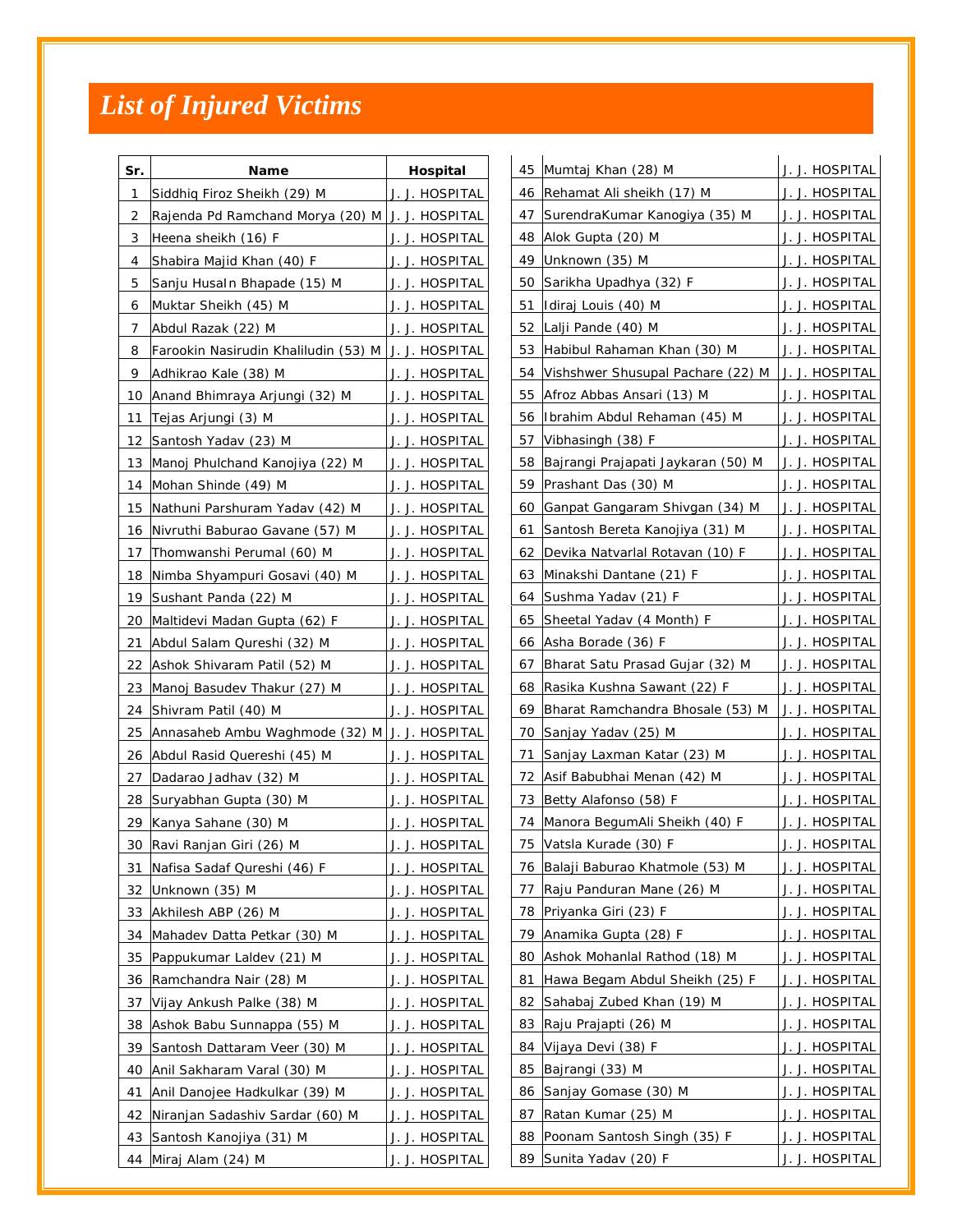|    | 90 Rekha Rathod (35) F                             | J. J. HOSPITAL        |  | 135 Bharat Koshti (17) M            | G.T. HOSPITAL |
|----|----------------------------------------------------|-----------------------|--|-------------------------------------|---------------|
| 91 | Rajan Kamble (52) M                                | J. J. HOSPITAL        |  | 136 Azmal Ali (63) M                | G.T. HOSPITAL |
| 92 | Harichandra Shrivardhankar (56) M   J. J. HOSPITAL |                       |  | 137 Ajay Waman Korgaonkar (47) M    | G.T. HOSPITAL |
|    | 93 Poonam Nawadiya (22) F                          | J. J. HOSPITAL        |  | 138 Kailas Gagandani (41) M         | G.T. HOSPITAL |
| 94 | Anil Mahadev Nirmal (28) M                         | J. J. HOSPITAL        |  | 139 Iljaz Abdulla (20) M            | G.T. HOSPITAL |
| 95 | Chandrakant Lokhande (60) M                        | J. J. HOSPITAL        |  | 140 Naresh Jumani                   | G.T. HOSPITAL |
| 96 | Mohd Ansari Pervez (26) M                          | J. J. HOSPITAL        |  | 141 Bhagan Shinde (45) M            | G.T. HOSPITAL |
| 97 | Akshay Tanaji (11) M                               | J. J. HOSPITAL        |  | 142 Akshay Tanaji Shinde (32) M     | G.T. HOSPITAL |
|    | 98 Sabir (47) M                                    | J. J. HOSPITAL        |  | 143 Maruti Phad (32) M              | G.T. HOSPITAL |
|    | 99 Laxman Shivaji (23) M                           | J. J. HOSPITAL        |  | 144 Anil Nitram (Nirmal) (28) M     | G.T. HOSPITAL |
|    | 100 Vijay Ramchandra (52) M                        | J. J. HOSPITAL        |  | 145 Sarita Harkulkar (35) F         | G.T. HOSPITAL |
|    | 101 Satyanand (25) M                               | J. J. HOSPITAL        |  | 146 Nita Khurade (20) F             | G.T. HOSPITAL |
|    | 102 Fakir Mohd (32) M                              | J. J. HOSPITAL        |  | 147 Harshada Harkulkar (20) F       | G.T. HOSPITAL |
|    | 103 Sadashiv Kolke (35) M                          | J. J. HOSPITAL        |  | 148 Nilesh Gandhi (43) M            | G.T. HOSPITAL |
|    | 104 Sachin Kumar Singh (7) M                       | J. J. HOSPITAL        |  | 149 Ansar Allabaksh M               | G.T. HOSPITAL |
|    | 105 Abdul Shaikh (40) M                            | J. J. HOSPITAL        |  | 150 Arvind Gopinath Bhalekar (50) M | K.E.M.        |
|    | 106 Uttam Vishnu Sasulkar (20) M                   | J. J. HOSPITAL        |  | 151 Sadananad Date (44) M           | K.E.M.        |
|    | 107 Samadhan More (29) M                           | J. J. HOSPITAL        |  | 152 Suryakant Gaikwad (40)          | K.E.M.        |
|    | 108 Asif Mohd (26) M                               | J. J. HOSPITAL        |  | 153 Chandrakant Tike (45) M         | K.E.M.        |
|    | 109 Chandrakant Lokhande (60) M                    | J. J. HOSPITAL        |  | 154 Poonam S. Singh                 | ST.GEORGE'S   |
|    | 110 Fakir Mohd (38) M                              | J. J. HOSPITAL        |  | 155 MANE ARUN SARJERAO (38) M       | BOMBAY        |
|    | 111 Firoz Khan (44) M                              | J. J. HOSPITAL        |  | 156 HELEN CONNOLLY (49) F           | <b>BOMBAY</b> |
|    | 112 Hanish Patel (British) (29) M                  | J. J. HOSPITAL        |  | 157 KORE RAJENDRA (34) M            | <b>BOMBAY</b> |
|    | 113 Hemant Shadulkar (22) M                        | J. J. HOSPITAL        |  | 158 ZAHED 1 (45) M                  | <b>BOMBAY</b> |
|    | 114 Laxman Shivaji Undekar (25) M                  | J. J. HOSPITAL        |  | 159 MOHAMMED SAJID - M              | <b>BOMBAY</b> |
|    | 115 Mohd Parvez Aslam (27) M                       | J. J. HOSPITAL        |  | 160   IRANI ADIL ROHINTON (30) M    | BOMBAY        |
|    | 116 Mohd siddique (29) M                           | J. J. HOSPITAL        |  | 161 NAIR SHAJESH (33) M             | <b>BOMBAY</b> |
|    | 117 Prabbhu Kumar Laldev (21) M                    | J. J. HOSPITAL        |  | 162 ALISON MICKELE (64) F           | <b>BOMBAY</b> |
|    | 118 Rekha Rathode (30) F                           | J. J. HOSPITAL        |  | 163 ROUNAK KINGER (21) M            | <b>BOMBAY</b> |
|    | 119 Rajan Iswar Kamble (50) M                      | J. J. HOSPITAL        |  | 164 BERDE GANGARAM SURYABHAN -M     | <b>BOMBAY</b> |
|    | 120 Ramchandra Morya (40) M                        | J. J. HOSPITAL        |  | 165 RAJVEER (33) M                  | <b>BOMBAY</b> |
|    | 121 Ramchandra Morya (40) M                        | J. J. HOSPITAL        |  | 166 BHURIYA SANDESH (18) M          | <b>BOMBAY</b> |
|    | 122 Ramesh Chirvotu (41) M                         | J. J. HOSPITAL        |  | 167   SADANANAD -1 (50) M           | <b>BOMBAY</b> |
|    | 123 Sameer Chowdhary (28) M                        | J. J. HOSPITAL        |  | 168 GUPTA PRAGATI (40) F            | <b>BOMBAY</b> |
|    | 124 Sangeeta Niranjan Sardar (50) F                | J. J. HOSPITAL        |  | 169 OSKARI POLCHO (19) M            | <b>BOMBAY</b> |
|    | 125 Sourabh Mishra (29) M                          | <u>J. J. HOSPITAL</u> |  | 170 THUKARAL KUNAL (22) M           | <b>BOMBAY</b> |
|    | 126 Sulochana Lokhande (50) F                      | J. J. HOSPITAL        |  | 171 AXEL NORDMEIER - M              | <b>BOMBAY</b> |
|    | 127 Sushant Patil (38) M                           | J. J. HOSPITAL        |  | 172 SEE YEW PING (30) M             | <b>BOMBAY</b> |
|    | 128 Uguarinni (Italian) (62) F                     | J. J. HOSPITAL        |  | 173 TAN EUGENE S. (36) M            | <b>BOMBAY</b> |
|    | 129 Vijay Ramchandra Khot (52) M                   | J. J. HOSPITAL        |  | 174 JOHN DAVIS (38) M               | BOMBAY        |
|    | 130 Shailesh Kumar Lalji Pande (22) M              | <u>J. J. HOSPITAL</u> |  | 175 PATIL ASHISH - M                | <b>BOMBAY</b> |
|    | 131 Kalpanath Singh (36) M                         | G.T. HOSPITAL         |  | 176 GUJRAM JAGDISH V. - M           | <b>BOMBAY</b> |
|    | 132 Prakash Surve (65) M                           | G.T. HOSPITAL         |  | 177 SHIH FUNG CHEN (49) M           | <b>BOMBAY</b> |
|    | 133 Pappu Singh (22) M                             | G.T. HOSPITAL         |  | 178 KATHERINE INSTEE (24) F         | <b>BOMBAY</b> |
|    | 134 Prakash Bhagwani (38) M                        | G.T. HOSPITAL         |  | 179 ARNE STROMME (54) M             | <b>BOMBAY</b> |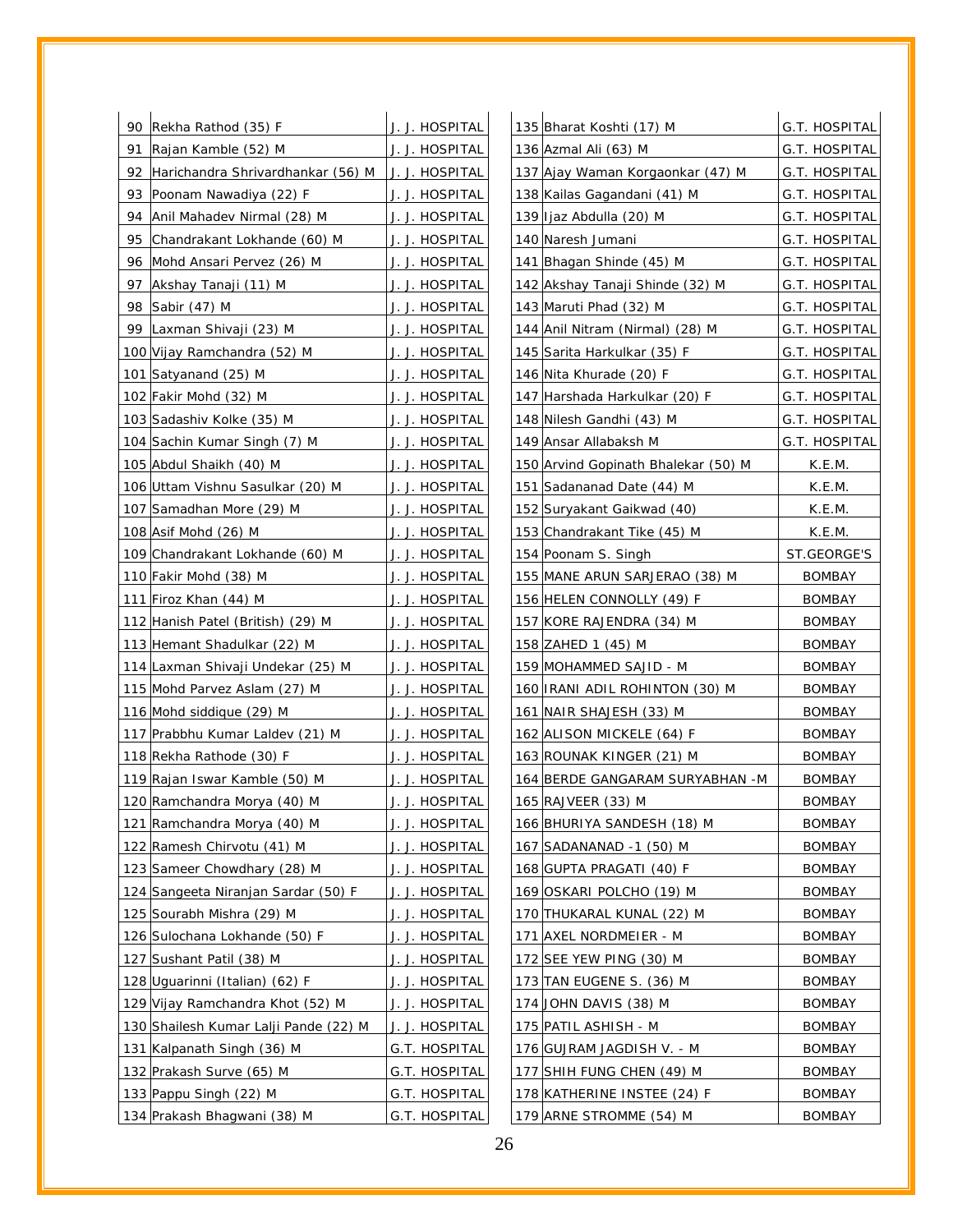| 180 JOY JOSEPH (22) M               | <b>BOMBAY</b> | 216 RAFLLES 1 - M                  |
|-------------------------------------|---------------|------------------------------------|
| 181 PAWAR ASHOK LAXMAN (42) M       | <b>BOMBAY</b> | 217 KHETALE AMIT RAGHUNATH (27) M  |
| 182  SAWANT PRAVIN (40) M           | <b>BOMBAY</b> | 218 KUNTAWALA VINAY KESAVJI (68) M |
| 183 CHAVAN RAKESH (34) M            | <b>BOMBAY</b> | 219 LIND ORCISTALA (49) M          |
| 184  GYANI RESHMA F                 | <b>BOMBAY</b> | 220 YADAV NISHA (23) F             |
| 185 SUSHIL 1 - M                    | <b>BOMBAY</b> | 221 JAIPRAKASH PHADORE (47) M      |
| 186  KAKADE NITIN DIGAMBER (34) M   | <b>BOMBAY</b> | 222 TALEEM HEMANT PRAVEEN (26) M   |
| 187  MANISH 1 (27) M                | <b>BOMBAY</b> | 223 EMRAN MERCHANT M               |
| 188 DHOLE DEEPAK - M                | <b>BOMBAY</b> | 224 SHINDE SAUDAGAR NIVRUTTI (41 M |
| 189   PATIL APPA - M                | <b>BOMBAY</b> | 225 KUNAL JESWANI (31) M           |
| 190 MARIA TROSSSA (67) F            | <b>BOMBAY</b> | 226 PANDARKAR SUDAM ABA (57) M     |
| 191 YADAV SUNILKUMAR (29) M         | <b>BOMBAY</b> | 227  NARAYANI 1 (22) F             |
| 192  AGARWAL MUKESH (45) M          | <b>BOMBAY</b> | 228 PURI C. M. (57 M               |
| 193 ANTONY SANY (36) M              | <b>BOMBAY</b> | 229 MICHAEL RUDDER -M              |
| 194 PATIL PANDURANG SUBRAO (52) M   | <b>BOMBAY</b> | 230 SIMON 1 - M                    |
| 195 JADHAV ARUN DADA (40) M         | <b>BOMBAY</b> | 231 VIRENDRA SEMWAM - M            |
| 196 BOKARDE JAGAN (35) M            | <b>BOMBAY</b> | 232 SAHOO DINESH PANNALAL - M      |
| 197 JADHAV RANJEET - M              | <b>BOMBAY</b> | 233 GAWHANE MARUTI M               |
| 198 JJADHAV RANJIT JAGANNATH (34) M | <b>BOMBAY</b> | 234 SHINDE MOHAN - M               |
| 199 SINGH M.K. - M                  | <b>BOMBAY</b> | 235 Siddharth Tyagi (30) M         |
| 200 TEDEKAR SACHIN DADASB (25) M    | BOMBAY        | 236 Amrdeep Singh Sethi (50) M     |
| 201   ANDOLINA VAOAGTA - F          | <b>BOMBAY</b> | 237 Al Zadjali Miran Sahil (19)    |
| 202 PAWAR SHANKAR (32) M            | <b>BOMBAY</b> | 238 Al Raisi Muneera Mohd. (35)    |
| 203 FIRECHAND . (40) M              | <b>BOMBAY</b> | 239 Sabbir Bhaisab Noruddin (74)   |
| 204 WILLIUM PIKE (28) M             | <b>BOMBAY</b> | 240 Jagdish Gujaran (45) M         |
| 205 KOLHE ANIL - M                  | <b>BOMBAY</b> | 241 Naresh Jumani (32) M           |
| 206 NITIN MINOCHA (34) M            | <b>BOMBAY</b> | 242 Shamsundar Chaudhary (40) M    |
| 207 SHINDE VIJAY A (45) M           | <b>BOMBAY</b> | 243 Balkrishna Bare (40) M         |
| 208 DEORA RAGHU SANTOSH LAL (32) M  | <b>BOMBAY</b> | 244 Bablu Elia (48) M              |
| 209 KHAN IQBAAL (20) M              | <b>BOMBAY</b> | 245 Daine Murphy (53) F            |
| 210 POWAR VIJAY TUKARAM (40) M      | <b>BOMBAY</b> | 246 Mrs. Hanifa Bilachia (42) F    |
| 211 ZOLE MURLIDHAR (35) M           | <b>BOMBAY</b> | 247 Harsh Patel (29) M             |
| 212 RANSLEY SANTHEE MAYOR (28) M    | <b>BOMBAY</b> | 248 Pragati Gupta (40) F           |
| 213 SHANKAR 1 (33) M                | <b>BOMBAY</b> | 249 Micheal Murphy (58) M          |
| 214 MORE BALU BANDU (40) M          | <b>BOMBAY</b> | 250 Prakash Bharwani (48) M        |
| 215 ANIL YADAV - M                  | <b>BOMBAY</b> |                                    |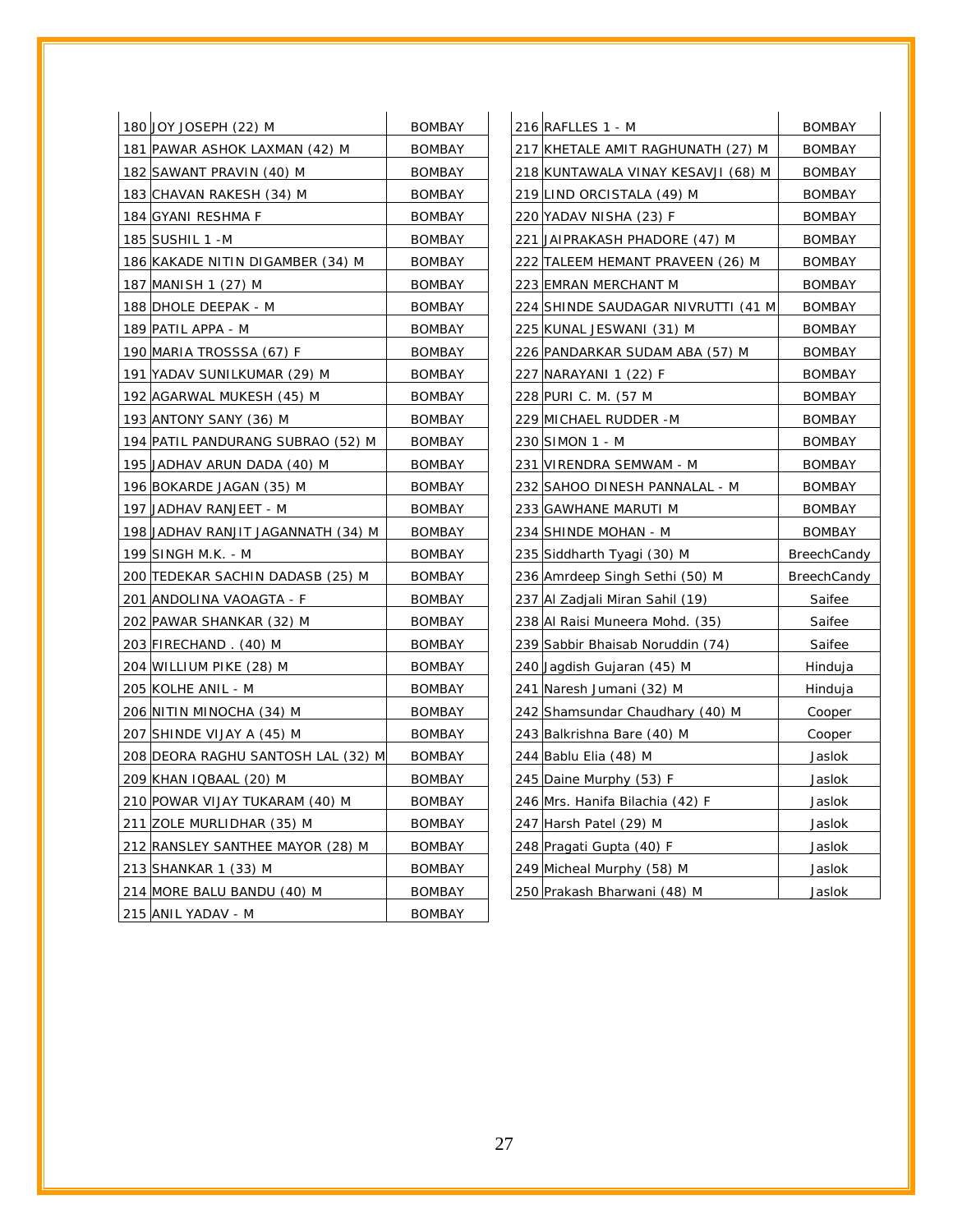## *Help Centre Office Setup*

## **Address:**

Dr.Kirit Somaiya's Office

## 9C, Neelam Nagar, Mulund East, Mumbai 400 081

Tel : 21634152/21630696

### **Contact persons & their responsibility:**

| ≫ | Dr. Kirit Somaiya                  | 09821082582                            |                                                                         |
|---|------------------------------------|----------------------------------------|-------------------------------------------------------------------------|
|   | Ms. Prapti Pednekar                | 09224450689                            | Guidance on Financial Support<br>State Govt., Railway, Rail<br>Tribunal |
|   | Ms. Chetana Ghore                  | 09869220022                            | Guidance on Medical Treatment,<br>Artificial Limbs, Hearing Aid         |
| ≫ | Mr. Natubhai Parekh                | 09869220021                            | Guidance on Medical Treatment,<br>Artificial Limbs, Hearing Aid         |
|   | Ms. Rajashree                      | 09920752073<br>(022)21634152           | Kirit Somaiya Office Co-ordinator                                       |
|   | Ms. Sulekha Chewle                 | 09892901081<br>(022)25644022 ordinator | Yuvak Pratishthan Office Co-                                            |
| ≫ | Ms. Preeti Bhurke                  | 09224225750                            | Counseling                                                              |
|   | Mr. Dhiraj Shrivastava 09821020496 |                                        | Documentation                                                           |
| ≫ |                                    | <i>Mail us at:</i> kirit@vsnl.in       | neelamnagar@rediffmail.com                                              |
| ≫ | <b>Our Website:</b>                | www.kiritsomaiya.com                   |                                                                         |